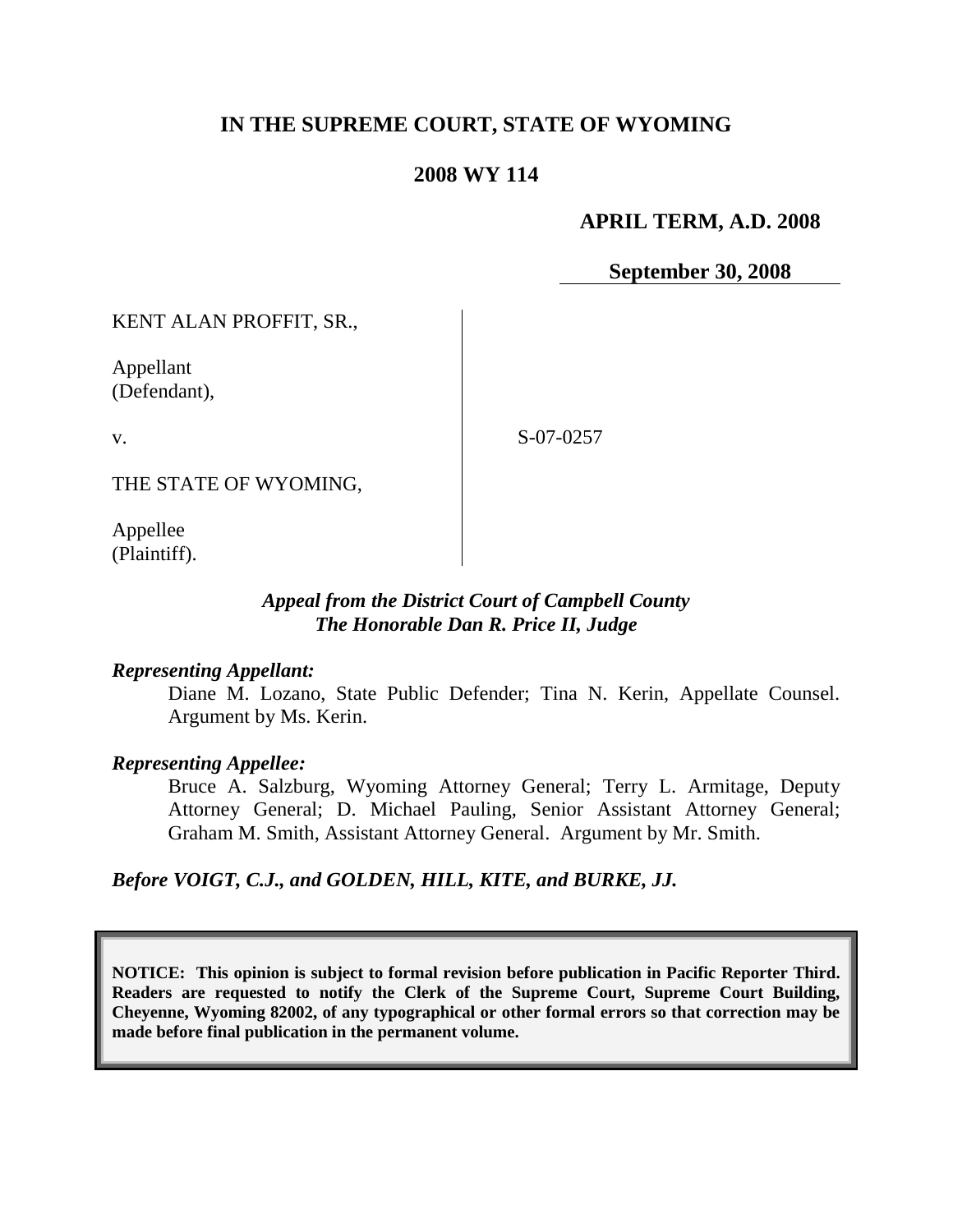#### **VOIGT, Chief Justice.**

[¶1] The appellant raises five issues in the appeal of his conviction on eight counts of third-degree sexual assault.<sup>1</sup> Finding numerous prejudicial errors in the proceedings below, we reverse and remand for a new trial.

#### **ISSUES**

[¶2] 1. Did plain error occur when a State witness testified that the appellant refused to take a polygraph test and terminated the interview by asking for an attorney?

2. Did plain error occur when the prosecutor committed misconduct by:

a. Cross-examining the appellant by asking whether other witnesses were lying?

b. Cross-examining the appellant by improper use of prior convictions, in violation of W.R.E. 609?

c. Shifting the burden of proof to the appellant during rebuttal closing argument?

3. Did the appellant's trial attorney provide ineffective assistance of counsel by:

a. Failing to make appropriate objections?

b. Inviting prejudicial error by inquiring into the investigators' opinions as to the appellants' credibility?

c. Failing to demand notice of uncharged misconduct evidence, and failing to object to the introduction of uncharged misconduct evidence?

4. Did plain error occur in the district court's response to a jury question?

5. Is the record on appeal incomplete?

 $\overline{a}$ 

## **FACTS**

[¶3] On July 2, 2005, a teenaged boy whom we will identify as B.C. reported to the Campbell County Sheriff's Office that he had repeatedly been sexually abused by the appellant, his step-father. During subsequent questioning by law enforcement officers,

<sup>&</sup>lt;sup>1</sup> See Wyo. Stat. Ann. §§ 6-2-304(a)(i) and 6-2-306(a)(iii) (LexisNexis 2005).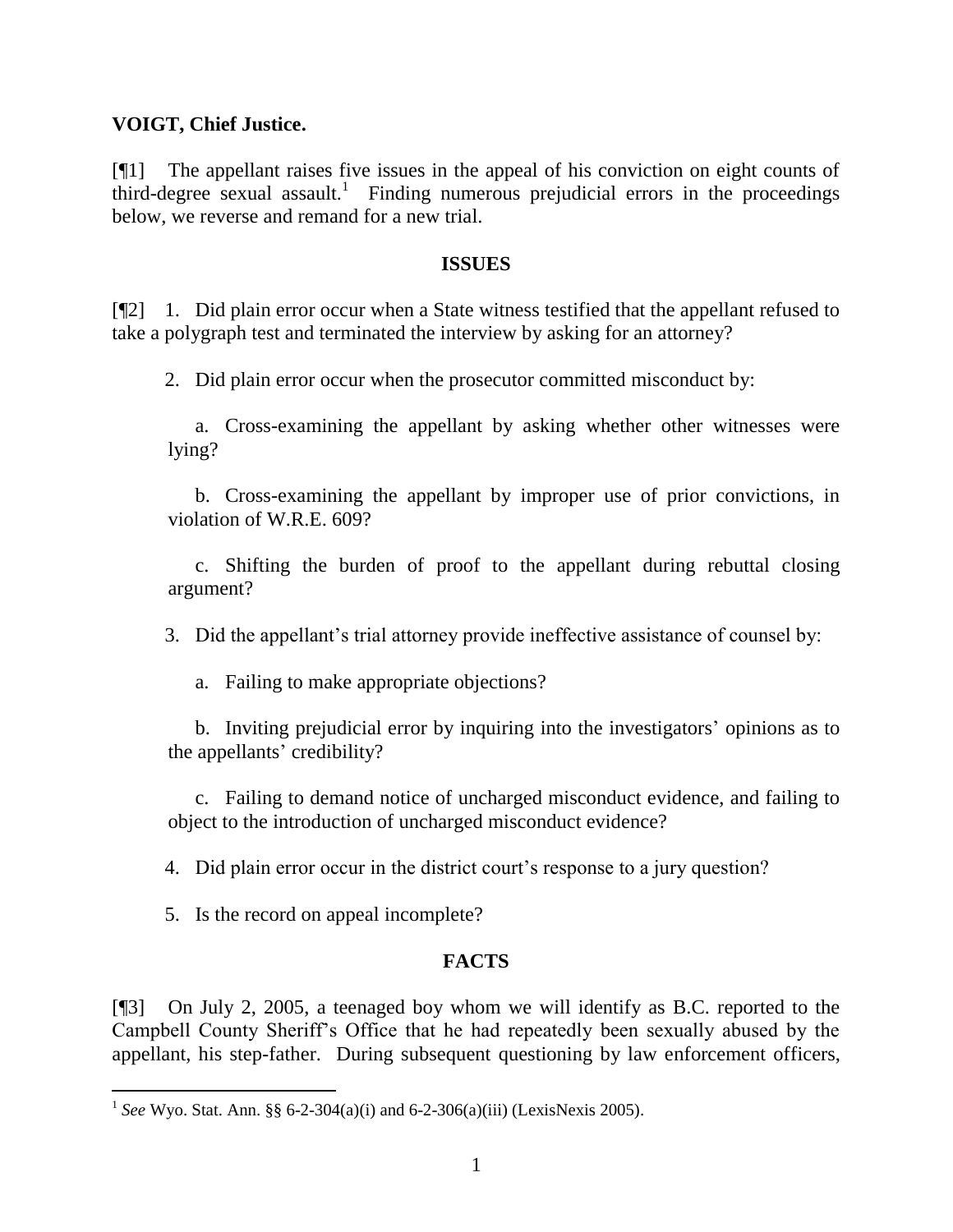the appellant declined an offer to take a polygraph test and terminated the questioning by invoking his right to counsel. The appellant later was arrested and charged with eight counts of third-degree sexual assault. He was released on bond pending trial.

[¶4] B.C. was murdered about three weeks before the scheduled trial. Eventually, the appellant and several of his acquaintances—Jacob Martinez, Christopher Hicks, and Michael Seiser—were convicted of various homicide crimes as a result of B.C.'s murder. Jacob Martinez admitted shooting B.C. in the head while B.C. slept. The appellant was convicted of conspiring to commit first-degree murder. His conviction for that crime was affirmed by this Court in *Proffit v. State*, 2008 WY 102, 191 P.3d 963 (Wyo. 2008). 2

[¶5] The case now before this Court was tried in Hot Springs County, beginning on June 25, 2007, after the district court granted the appellant's motion for a change of venue. The jury found the appellant guilty of all eight counts. The district court sentenced the appellant to consecutive terms of imprisonment for ten to fifteen years on each count, and later denied a motion for a new trial. This appeal followed.

## **DISCUSSION**

## *Did plain error occur when a State witness testified that the appellant refused to take a polygraph test and terminated the interview by asking for an attorney?*

[¶6] Deputy Sheriff Tony Seeman interviewed the appellant after he was arrested. At trial, the following series of questions and answers occurred during the State's direct examination of Deputy Seeman:

> Q. Did you revisit the subject of the sexual assault allegations?

A. Yes, I did.

Q. How did those come up?

A. We just continued. We continued with the interview. Like I said, Kent Proffit, Sr. continued to deny any of this type of activity. I asked Mr. Proffit if he would be willing to take a polygraph test, a lie detector test to broach the subject of the sexual assaults. He thought about that only

<sup>&</sup>lt;sup>2</sup> The appellant's convictions for first-degree murder and conspiracy to commit first-degree murder in a tangentially related second murder—that of Jeremy Forquer—also were affirmed by this Court in *Proffit v. State*, 2008 WY 103, 191 P.3d. 974 (Wyo. 2008).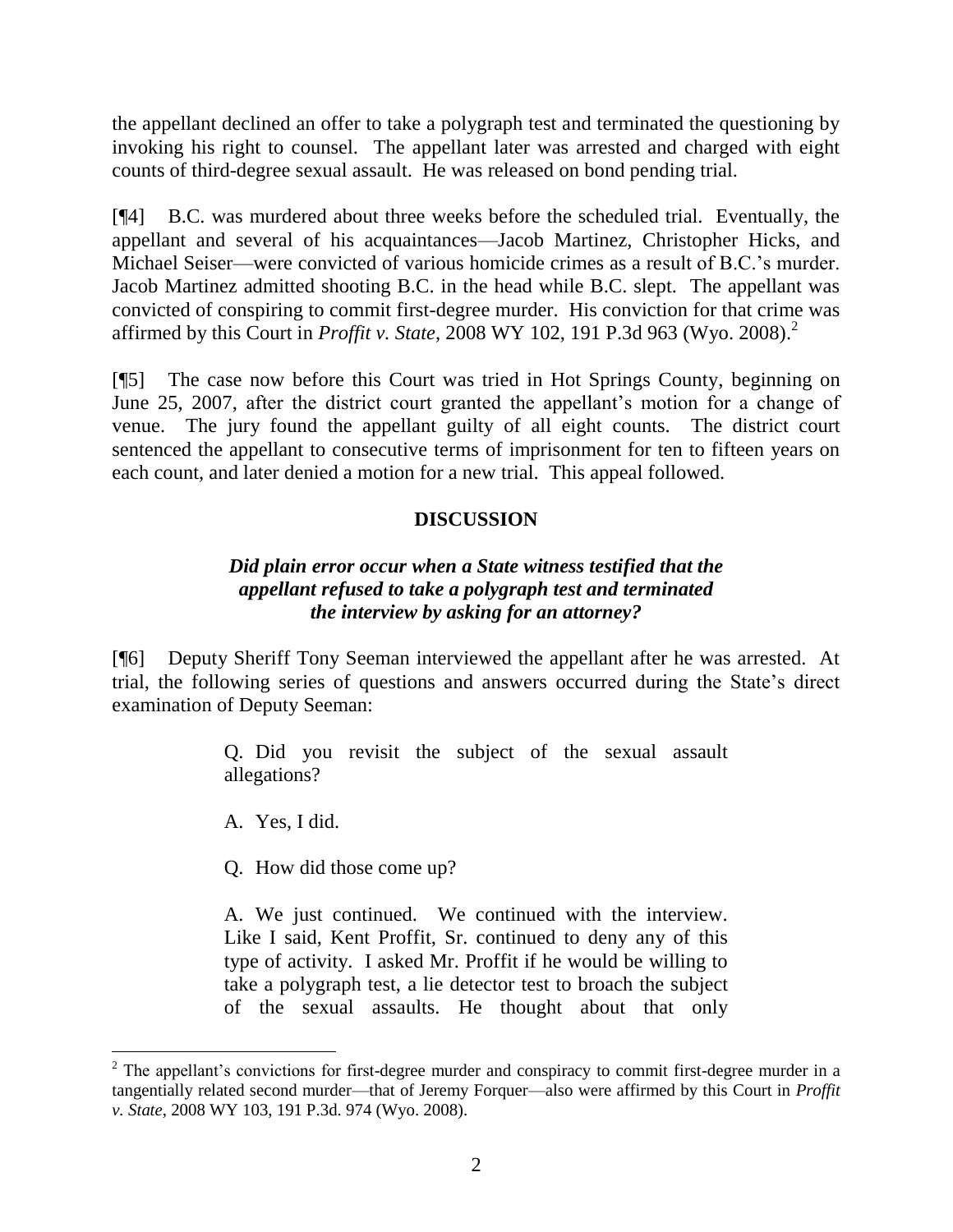momentarily and then stated that he would not take a polygraph test.

Q. Did he provide an explanation for you as to why he was reluctant to [do] that?

A. I asked him the question of if he did take a polygraph test what he thought it would reveal or what he thought it would say. At that time he told me that he was scared of a polygraph test, that it may become confused based on Kent Proffit, Sr. being molested as a child by a neighbor.

He was concerned that the polygraph exam may confuse some of his homosexual behavior as he was molested as a child with any questions that he would be asked about the inappropriate behavior with [B.C.].

Q. After learning that, what happened?

A. After learning that  $-$  it was shortly after that that Kent Proffit, Sr. looked directly at myself and directly at Sergeant Leet and asked if we actually believed that he had done these things.

Q. Do you recall specifically what he said to you?

A. I may have quoted it in my report. I can't remember if I put it in quotations or not. Actually, that part is in Sergeant Leet's report.

Q. Okay. Do you recall?

A. I have that here also.

Q. Do you recall what it was that Mr. Proffit asked? Let me back up a step. Did he ask one question to the two of you collectively?

A. No. He asked us each separately if we believed that this happened.

Q. Okay. Did he ask you first or second?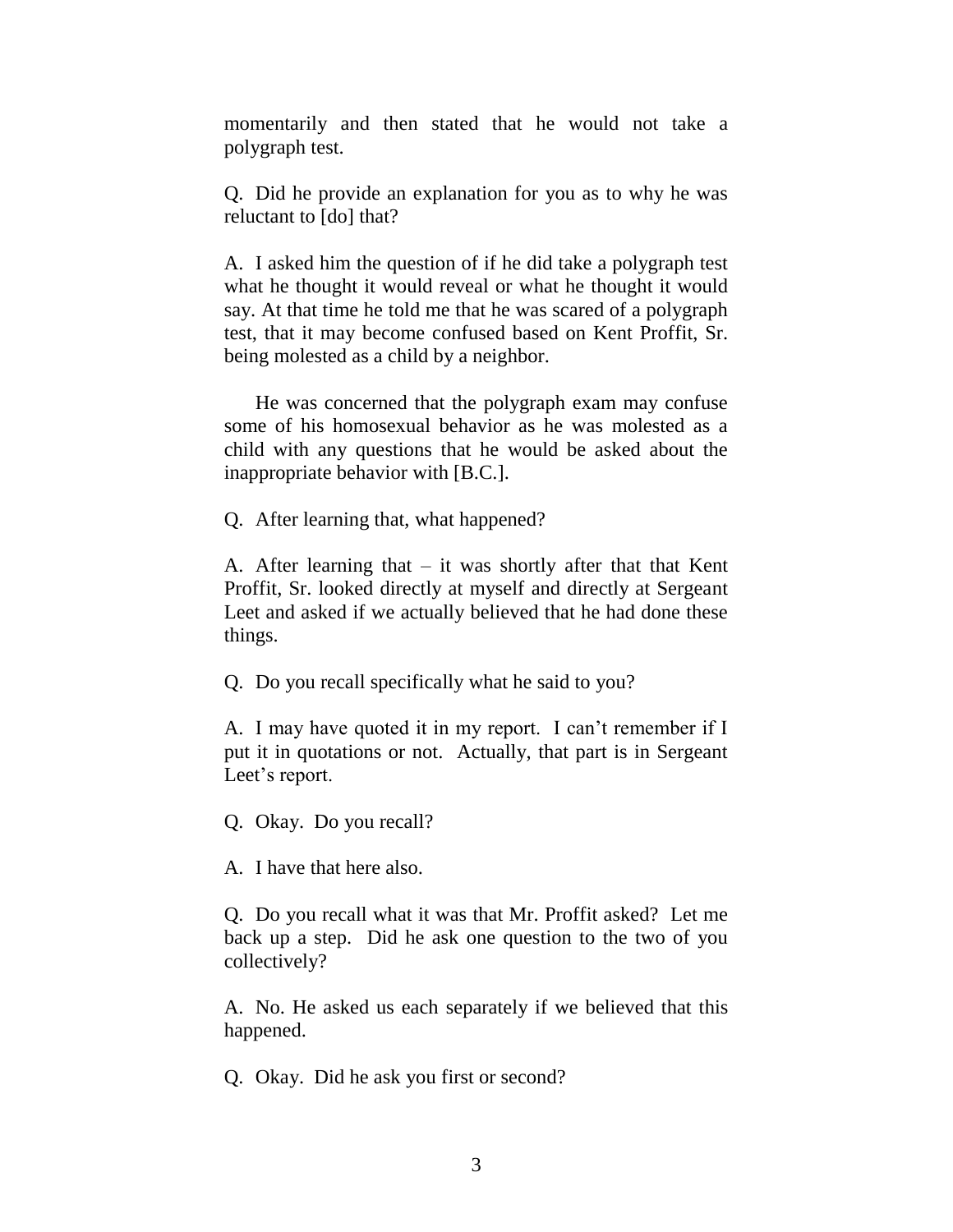A. I can't remember. To be honest, I can't remember if I was first or second. He asked both of us though.

Q. When he asked you that question, what did you tell him?

A. I told him that, yes, I believe he had possibly had done this thing.

Q. Then what happened?

A. He went – both Sergeant Leet and myself both stated that we believed that he had done this – that he decided to terminate the interview. He said that he wanted an attorney so we stopped the interview and Kent Proffit, Sr. was placed under arrest by Sergeant Leet for breach of peace.<sup>[3]</sup>

[¶7] Because there was no trial objection to this testimony, we must review it for plain error. To prove plain error, an appellant must show (1) that the record is clear as to the incident alleged as error; (2) that a clear and unequivocal rule of law was violated in a clear and obvious, not merely arguable, way; and (3) that the error adversely affected a substantial right resulting in material prejudice to him. *Gabbert v. State*, 2006 WY 108, ¶ 11, 141 P.3d 690, 695 (Wyo. 2006). There is no dispute that the first element has been shown.

[¶8] There also can be little dispute that Wyoming adheres to the rule that it is error for the State to introduce evidence that a defendant has refused to take a polygraph or "lie" detector" test. *Schmunk v. State*, 714 P.2d 724, 732-33 (Wyo. 1986). The rationale for that rule has been stated as follows:

> ―‗The impact upon the minds of the jurors of a refusal to submit to something which they might well assume would effectively determine guilt or innocence, under these conditions, might well be more devastating than a disclosure of the results of such test \* \* \*.'"

*Id*. (quoting *Mills v. People*, 339 P.2d 998, 999 (Colo. 1959)). Beyond that, we have characterized the introduction of such evidence as "overzealous prosecution":

> ―All too frequently this court is compelled to reverse judgments of guilt in important criminal cases because of

 $3$  The appellant had been contacted at a convenience store because of an incident occurring there. It was that incident that led to the arrest for breach of peace.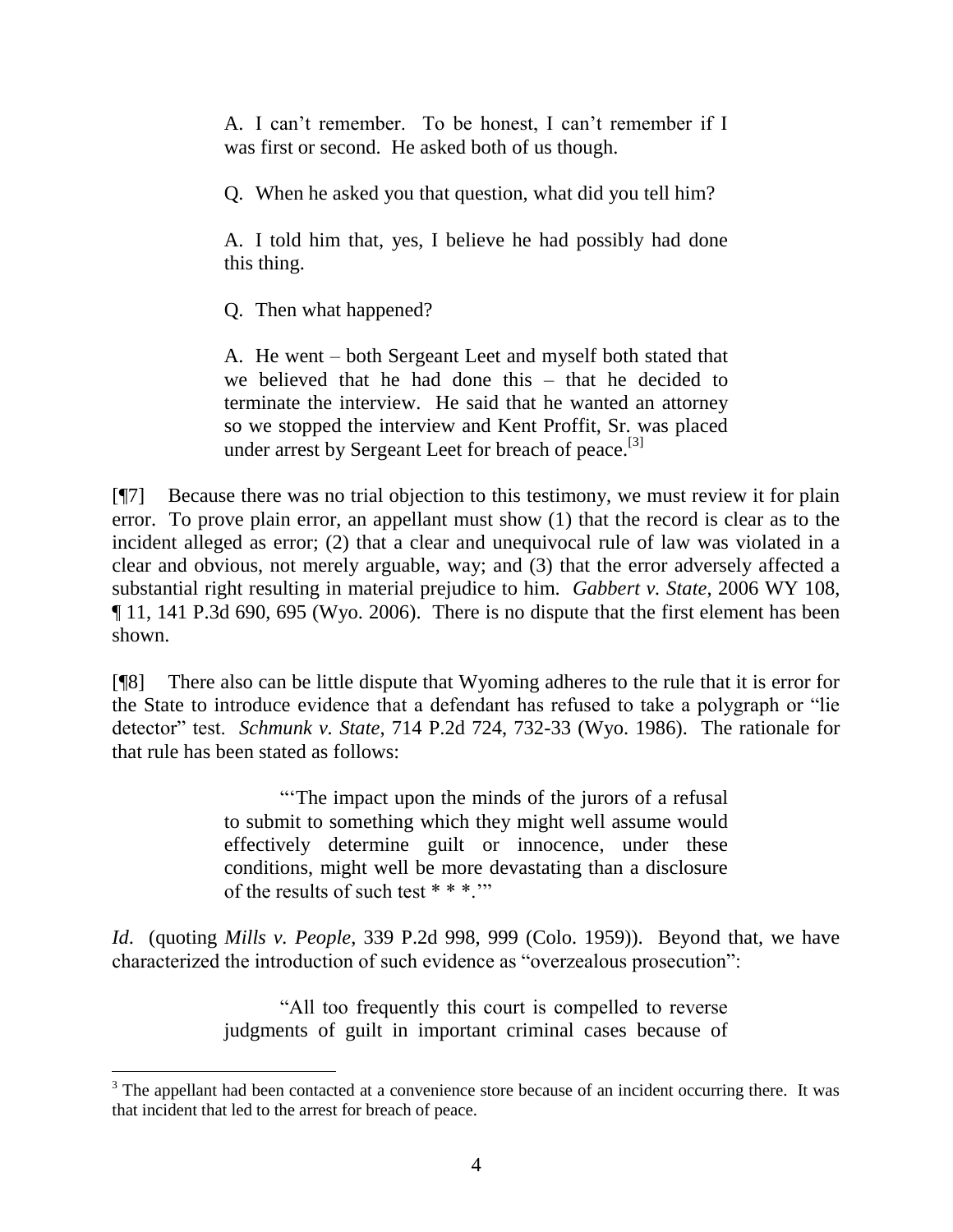overzealous prosecution. It is the duty of prosecuting officers to guard against the introduction of incompetent evidence. Overprosecution of an accused should not be permitted by the trial court. In the instant case the district attorney insisted at great length upon introduction into evidence of testimony [refusal to take a lie detector test] which is uniformly held to be incompetent, in an unbroken line of authorities throughout the nation."

*Id*. (quoting *Mills*, 339 P.2d at 999-1000). The constitutional underpinning for this rule is that it is fundamentally unfair to assure a suspect that he has a right to remain silent, and then to use his exercise of that right against him. *State v. Gutierrez*, 162 P.3d 156, 162 (N.M. 2007).

[¶9] In its Brief, the State contends that this "brief reference" to the polygraph was nothing more than a "logical, narrative transition offered to give context to Appellant's decision to end his interview with the deputies . . . ." That, however, is not the full context in which this testimony must be evaluated. The broader context is the multitude of errors that will be discussed in this opinion. But even the more narrow context—that of the interrogation, itself—is troubling because it includes not only this improper discussion, which was much more than a "brief reference," but it also includes improper declarations as to the officers' opinions that the appellant was guilty, plus comment upon the appellant's exercise of his right to counsel. Furthermore, evidence that the appellant was molested as a child could have suggested to jurors that he, too, became a molester. The prejudicial effect of this exchange was exacerbated during Deputy Seeman's crossexamination when, in response to a question about how the "time lines" of the case were established, he responded as follows:

Q. What did you decide needed to be done?

A. We decided that we needed to just give the best approximations as could be given by [B.C.] who was the one person who could give us the most information. The information that we would have liked to get from another person would have been Kent Proffit, Sr. who was no longer available. So we just had to go with the best approximations that we had.

This statement was clearly another comment upon the appellant's exercise of his right to silence, and was not invited by defense counsel, because it was not necessary information for answering the question.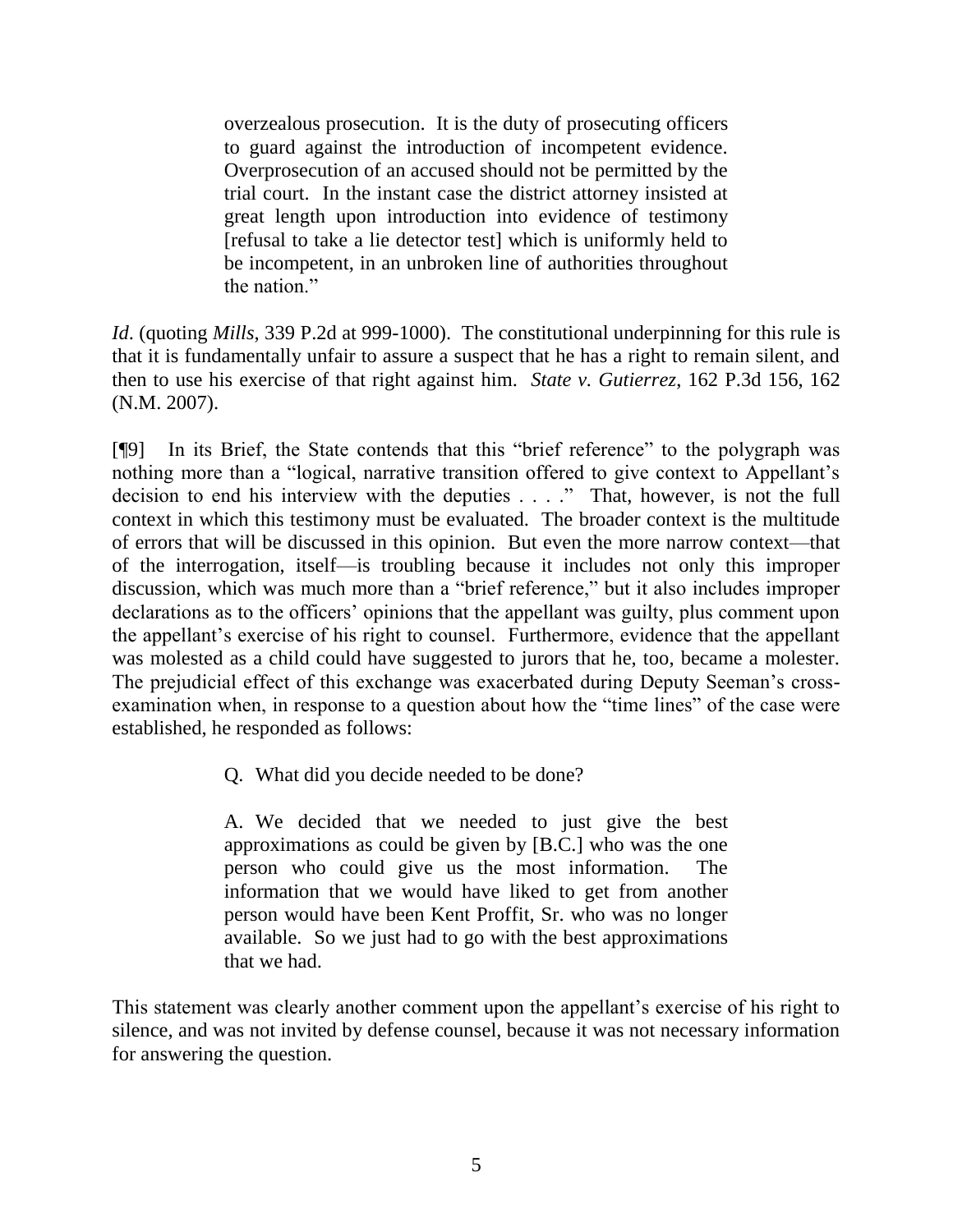[¶10] Deputy Seeman said enough about what the appellant would not say to render his testimony an improper comment upon the appellant's exercise of his right to silence. And it is significant that much of the offending testimony was directly elicited by the prosecutor, rather than being inadvertent. *See Hernandez v. State*, 2007 WY 105, ¶ 38, 162 P.3d 472, 481-82 (Wyo. 2007). Furthermore, even without the constitutional dimension, *Schmunk* teaches us that it is improper to admit evidence of the refusal to take a polygraph as evidence of consciousness of guilt. *Schmunk*, 717 P.2d at 732.

[¶11] Often, we find error in a situation such as this but we do not reverse the conviction because there is little likelihood that the verdict would have been more favorable to the appellant absent the error. In this case, however, the State's evidence was fairly meager, being limited to three essentially hearsay witnesses. Under these circumstances, we cannot say that the above-described transgressions did not contribute to the verdict. The case was largely a credibility contest between the appellant and an absent witness. The testimony about the refused polygraph and the appellant's exercise of his right to silence and his right to counsel was simply too fundamental to the central issue to be considered harmless.

> *Did plain error occur when the prosecutor committed misconduct by: (a) cross-examining the appellant by asking whether other witnesses were lying; (b) cross-examining the appellant by improper use of prior convictions, in violation of W.R.E. 609; or (c) shifting the burden of proof to the appellant during rebuttal closing argument?*

## **Cross-Examination as to Whether Other Witnesses Lied**

[¶12] The appellant raises the issue of improper questioning techniques in regard to the questioning of his expert witness and in regard to his own cross-examination. One of the State's witnesses was Dr. William Heineke, a licensed psychologist and licensed professional counselor specializing in the field of child sexual abuse. Dr. Heineke assessed and counseled B.C., at the request of B.C.'s mother, between the time B.C. reported the alleged sexual molestation and the time he was killed. Dr. Heineke testified at some length about his sessions with, and evaluation of, B.C.

[¶13] The appellant countered Dr. Heineke's testimony with the testimony of Dr. Rayna Rogers, a board-certified general psychiatrist, child adolescent psychiatrist, and forensic psychiatrist. During cross-examination, the following exchange took place between the prosecutor and Dr. Rogers:

> Q. Okay. Do you have any – you were in the courtroom yesterday when Dr. Heineke testified?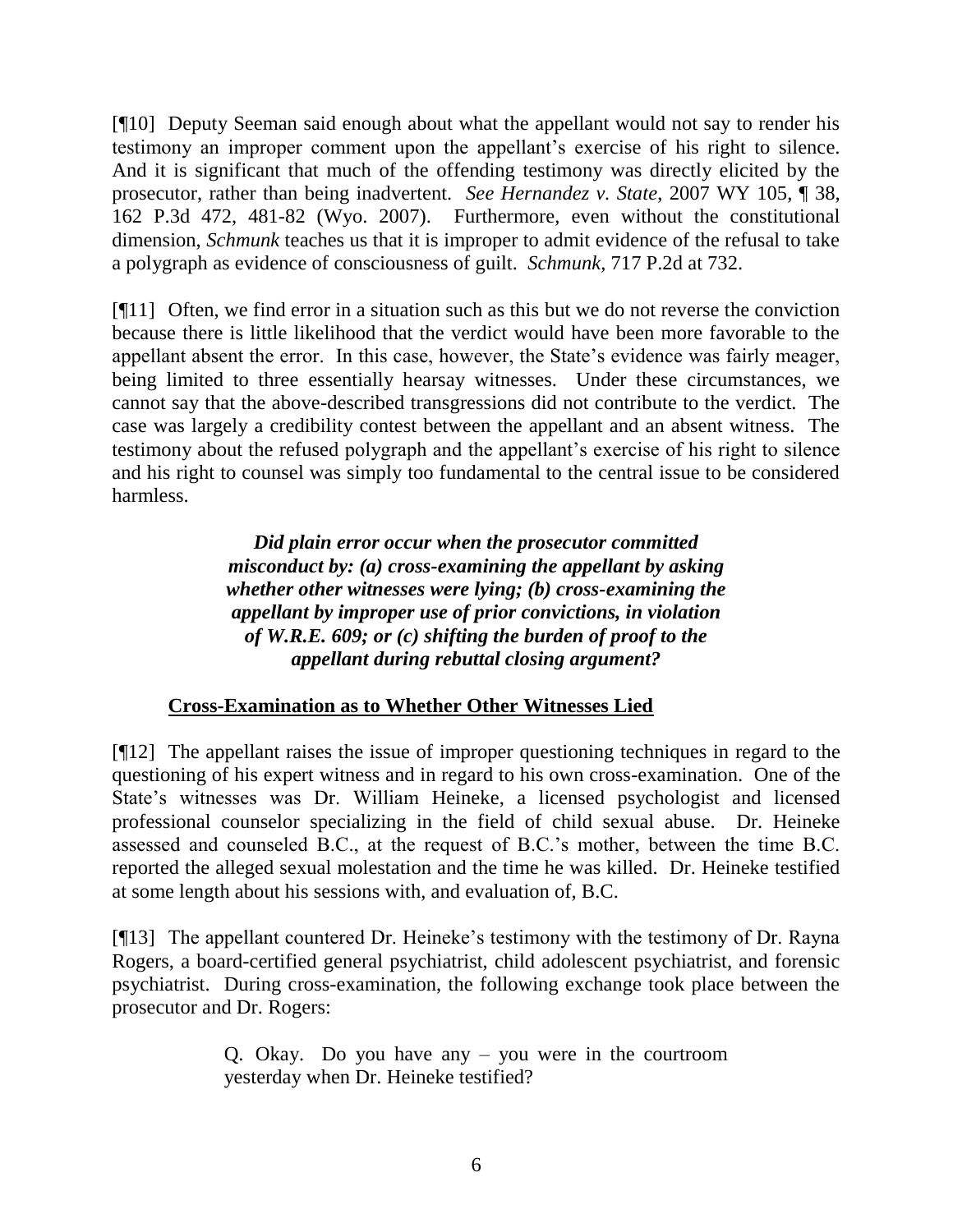A. I was.

Q. Did you see all of his testimony?

A. Yes, I did.

Q. Okay. Do you have any reason to believe that he was lying about anything?

A. Can you define what you mean by lying?

Q. Well, when he took the witness stand and he testified under oath that when he first had contact with [B.C.] he made no assumptions. He made no conclusions about what he was going to find out and he started with a blank slate. Do you have any reason to believe that was a lie?

A. I'm afraid it's worse than that. I think he simply did not understand the issue. So whether he was telling the truth or a lie doesn't matter, he simply didn't get it.

[¶14] The appellant testified in his own defense. During cross-examination, the prosecutor asked the appellant about the testimony of several witnesses in two earlier trials involving the Forquer murder and B.C.'s murder. This exchange followed those questions:

> Q. And in those two trials, just like this trial, the only person in any of those trials that ever told the truth was you?

A. I didn't make any comments, [Prosecutor].

Q. No, but I'm saying today your comments about those two trials was Mr. Martinez' and Mr. Seiser's when they testified about all those events and your involvement they were lying?

. . . .

Q. Based upon your observations about what happened in the first two trials and the allegations that [B.C.] communicated to this man right here and to a professional counselor that he went and saw, the only person who has told the truth in all of these proceedings is you?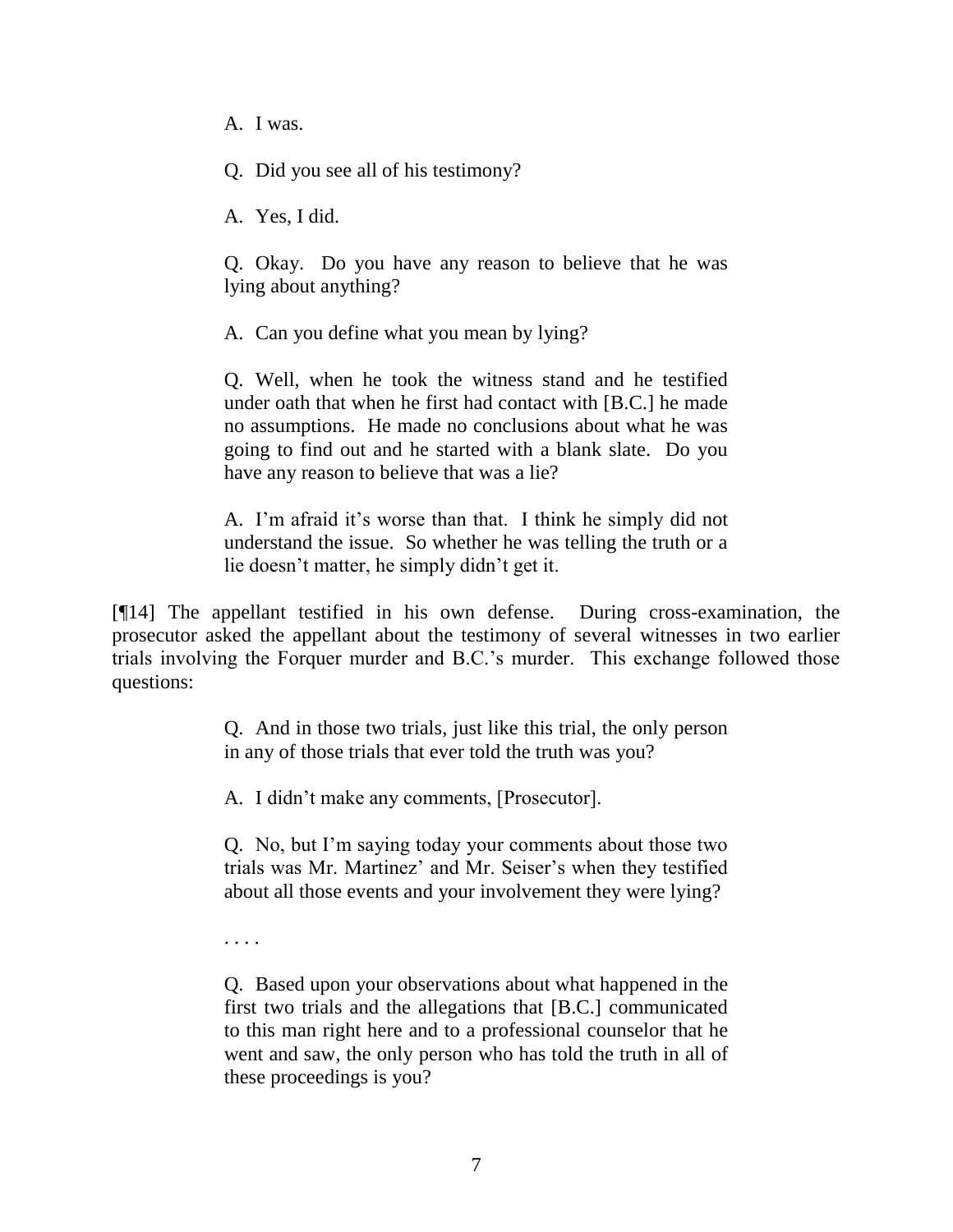A. Well, [Prosecutor], I wish they would have tape recorded the conversation because –

Q. Mr. Proffit –

A. – you leave out –

Q. – can you answer yes or no?

A. I have not lied to you in this courtroom.

Q. So the only person in this whole big mess where two people are dead and there's a kid that says you molested him and who is telling the truth is you?

A. Yes, [Prosecutor].

[¶15] There were no trial objections to this line of questioning, so we review for plain error under the above-outlined standard. The first factor is satisfied because the trial transcript clearly provides a record of what transpired. As to the second factor—the violation of a clear and unequivocal rule of law—we quote at length our holding in *Jensen v. State*, 2005 WY 85, ¶ 20, 116 P.3d 1088, 1095-96 (Wyo. 2005):

> Turning to the prosecutor's cross-examination of Jensen, we note, generally, that a defendant who testifies in a criminal case may be cross-examined regarding his credibility just like any other witness. *Gist v. State*, 766 P.2d 1149, 1152-53 (Wyo. 1988); *MacLaird v. State*, 718 P.2d 41, 47 (Wyo. 1986); *Porter v. State*, 440 P.2d 249, 250 (Wyo. 1968). In *Beaugureau* [*v. State*, 2002 WY 160, 56 P.3d 626 (Wyo. 2002)], however, we observed that there was a limit to the cross-examination of a criminal defendant:

> > Nonetheless, it is likewise error and misconduct for the prosecutor to cross-examine a defendant using the "lying" or "mistaken" technique *(i.e.*, well, then if "soand-so" said "such-and-such," was he "mistaken" or "[ving?"]. Such questions are improper. If the prosecutor merely asked Beaugureau about what other witnesses had to say, allowing the jury to draw its own conclusions, the cross-examination would not have been objectionable. *State v. Diggs*, 272 Kan. 349, 34 P.3d 63, 72-73 (2001); *State v. Manning*, 270 Kan.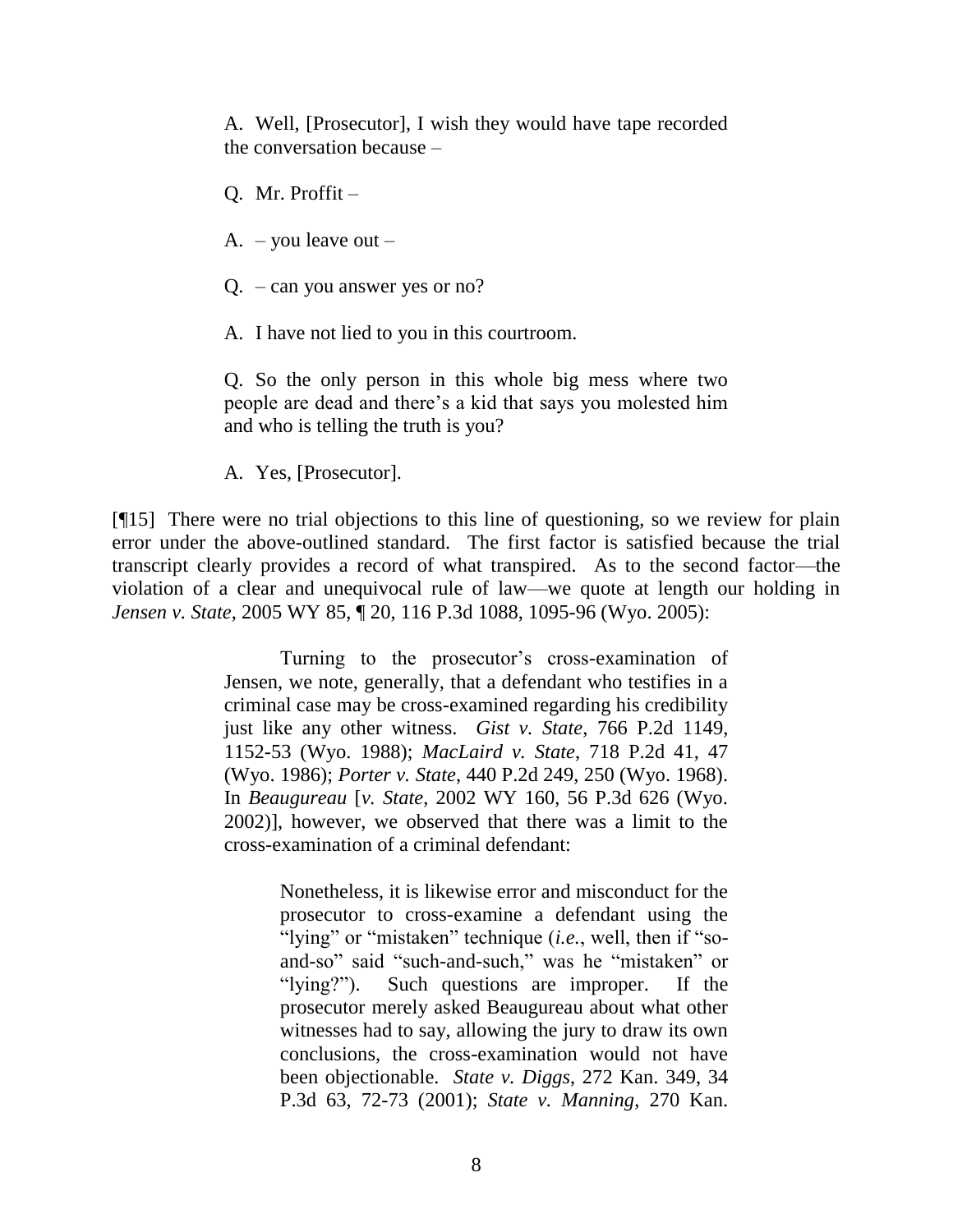674, 19 P.3d 84, 100-3 (2001) ("Questions which compel a defendant or witness to comment on the credibility of another witness are improper. It is the province of the jury to weigh the credibility of the witnesses." (collecting cases)); *State v. Stevenson*, 70 Conn.App. 29, 797 A.2d 1, 7-9 (2002) (Such questions are improper because they "require a defendant to comment on another witness' veracity . . . invade the province of the jury, create the risk that the jury may conclude that, in order to acquit the defendant, it must find that the other witnesses lied, and distort the state's burden of proof.‖) (relying on *State v. Singh*, 259 Conn. 693, 793 A.2d 226, 234-39 (2002)) (collecting cases); *also see State v. Walden*, 69 Wash.App. 183, 847 P.2d 956, 959 (1993); and *State v. Pitts*, No. 47488-0-I, 2001 WL 1641225 at \*4 (Wash.App. Div. 1, Dec. 24, 2001) (per curiam) (use of word "lying" is misconduct; use of word "mistaken" merely objectionable).

*Beaugureau*, ¶ 17. The reasoning for prohibiting this type of questioning was succinctly summarized by the Iowa Supreme Court:

> [A] defendant who is asked whether another person lied is commenting directly on the other person's credibility.

> The issue then is whether any purpose is served in asking a defendant whether another witness is lying. We think the predominate, if not sole, purpose of such questioning is simply to make the defendant look bad, as implied by the Maryland court's observation in [*Fisher v. State*, 128 Md.App. 79, 736 A.2d 1125, 1163 (1999)] that the accused's answer is unimportant. \* \* \* The accused's answer is unimportant because the accused is in a no-win situation. If the defendant says the other witness *is* lying, then the defendant is put in the position of calling someone a liar, a particularly unenviable state when the other witness is a law enforcement officer. *See* [*State v. Emmett*, 839 P.2d 781, 787 (Utah 1992)] (holding such questions are improper because they put "the defendant in the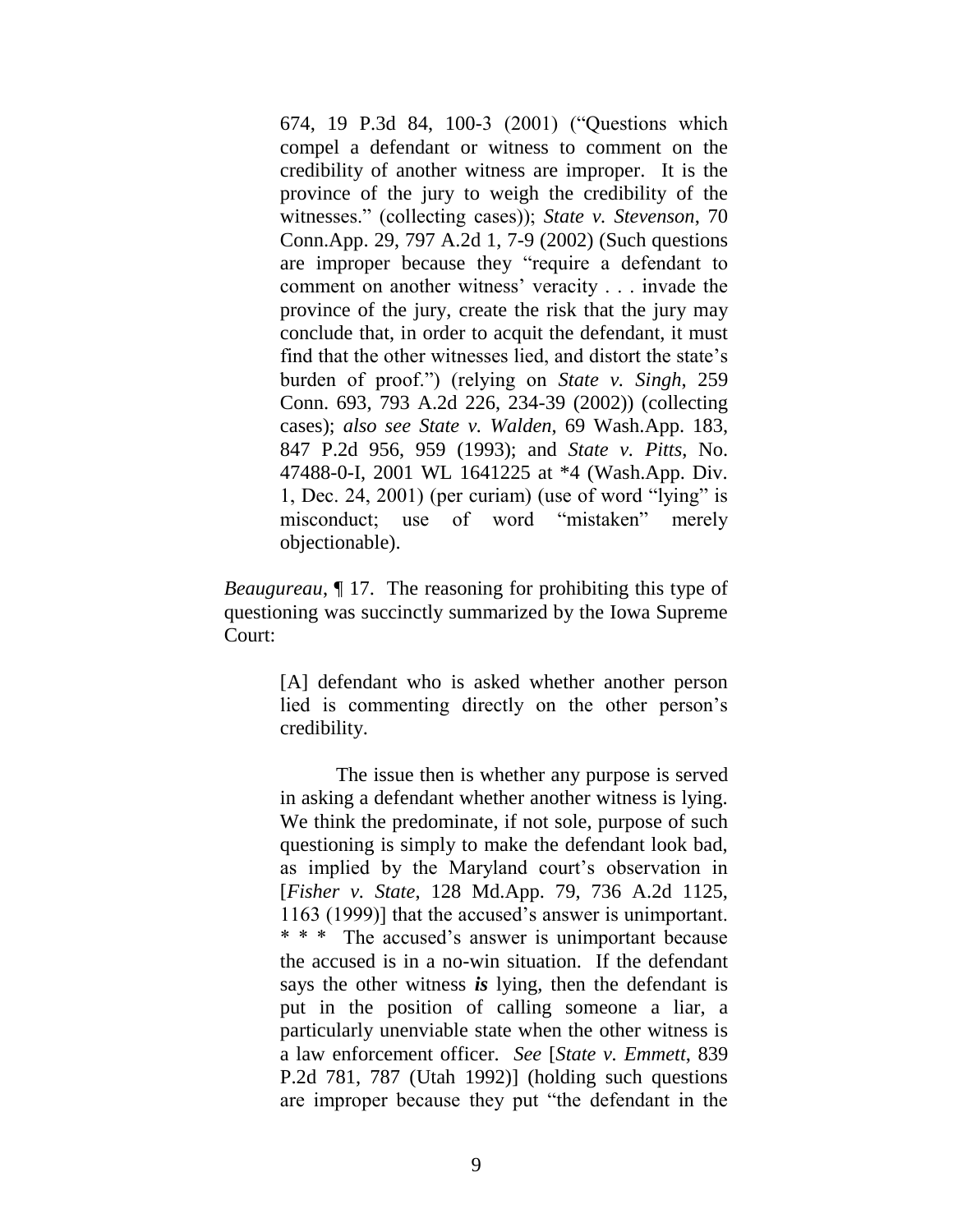untenable position of commenting on the character and motivations of another witness who may appear sympathetic to the jury"). If the defendant says a contradictory witness is *not* lying, then a fair inference is that the *defendant* is lying.

But, as any trial lawyer knows, there may be many explanations for differing descriptions of the same event. People have different perceptions of the same conversation that affect how and what they remember. Perhaps there was a misunderstanding of what was said; perhaps one person was distracted and did not fully or correctly hear the words uttered by the other person. People sometimes hear what they want to hear. It is unjust to make the defendant give an opinion as to who is lying when, in fact, it is possible that neither witness has deliberately misrepresented the truth. It is also unreasonable to expect the defendant to sift through the variables of human communication to offer an alternative explanation for contradictions in witnesses testimony.

We also think the use of this tactic—asking the defendant whether another witness is lying—is incompatible with the duties of a prosecutor. Unfairly questioning the defendant simply to make the defendant look bad in front of the jury regardless of the answer given is not consistent with the prosecutor's primary obligation to seek justice, not simply a conviction. Nor is such questioning consistent with the prosecutor's duty to the defendant to ensure a fair trial, including a verdict that rests on the evidence and not on passion or prejudice. [*State v. Casteneda-Perez*, 61 Wash.App. 354, 810 P.2d 74, 79 (Wash.Ct.App. 1991) (holding prosecutor's questions asking witnesses whether other witnesses were lying was "contrary to the duty of prosecutors, which is to seek convictions based only on probative evidence and sound reason").

*State v. Graves*, 668 N.W.2d 860, 872-73 (Iowa 2003) (emphasis in original) (footnotes omitted).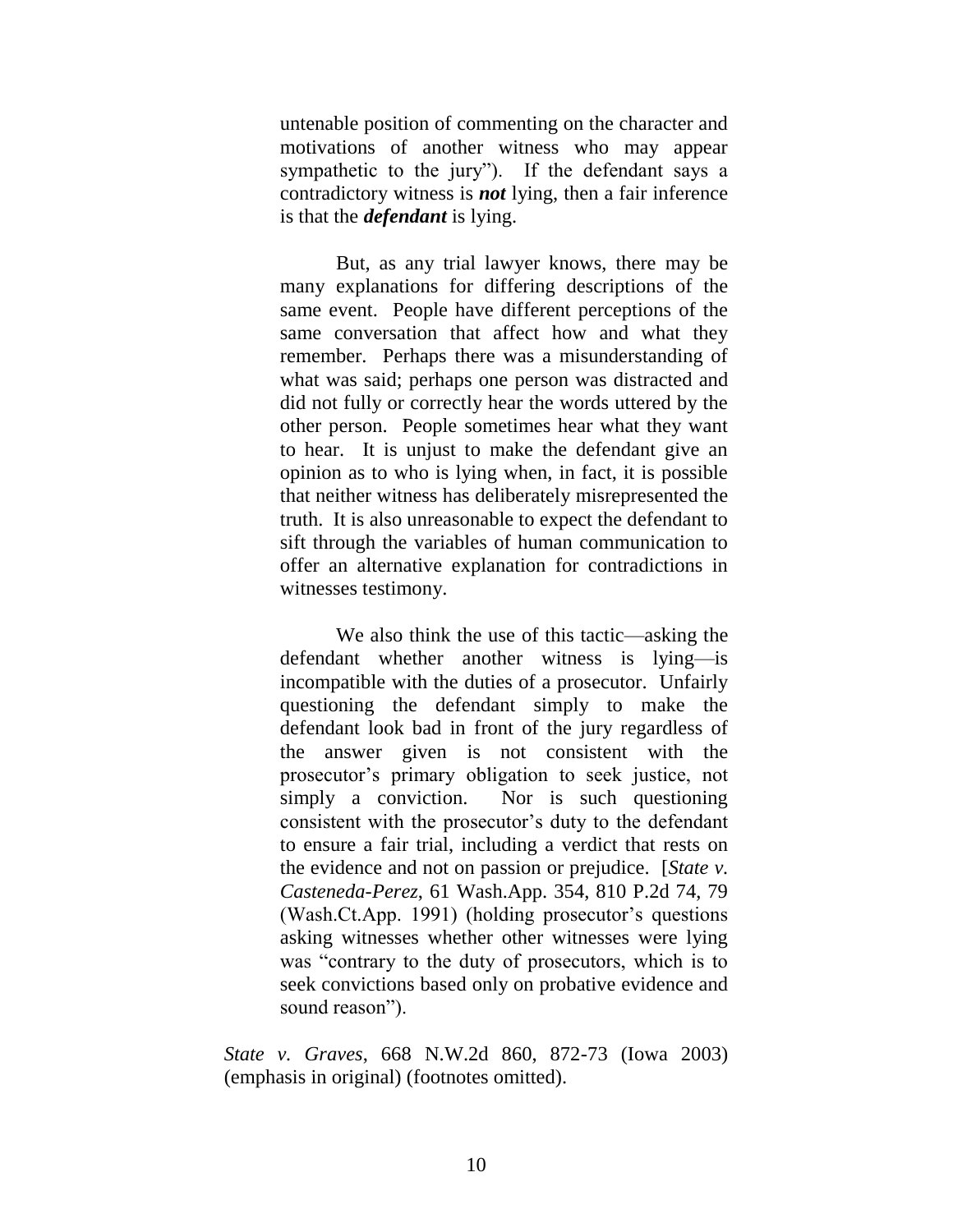[¶16] The admonition against asking the appellant whether other witnesses lied applies equally to asking any witness whether another witness has lied. *State v. Manning*, 19 P.3d 84, 100-01 (Kan. 2001). That is because such questions invade the province of the jury to determine witness credibility. *Id.* The State clearly violated an unambiguous rule of law by asking both the appellant and Dr. Rogers whether other witnesses had lied. The violation was more egregious during the cross-examination of the appellant, where there were many such questions.

[¶17] The third step in our plain error analysis of this issue is to ask whether the appellant was materially prejudiced. In his Brief, the appellant identifies the resultant prejudice as violation of the prosecutor's duty to ensure a fair trial by attempting to inflame the jury, and by putting the appellant and the jury in the position of having to decide who was lying. The State counters with the argument that, by taking the stand and purporting to give the jury the full truth, as opposed to what the earlier juries in the related cases had heard, the appellant invited this line of questioning.

[¶18] We previously have held that an appellant "cannot 'open the door' to the type of improper questioning used by the prosecutor," but that an appellant's "invitation or instigation is a relevant consideration in assessing the prejudice element." *Talley v. State*, 2007 WY 37, ¶ 15, 153 P.3d 256, 261 (Wyo. 2007). We went on in *Talley*, 2007 WY 37, ¶ 16, 153 P.3d at 262, to describe the factors to be weighed in evaluating the prejudice caused by the "were-they-lying" technique:

> 1) the severity and pervasiveness of the misconduct; 2) the significance of the misconduct to the central issues in the case; 3) the strength of the State's evidence; 4) the use of cautionary instructions or other curative measures; and 5) the extent to which the defense invited the misconduct.

[¶19] On their face, especially in light of defense counsel's apparent trial strategy which was to convince the jury that (1) the witnesses in the two murder trials all lied and (2) the appellant would clear it all up by testifying as to the truth in this case—these instances of the "lying" cross-examination technique would not, standing alone, constitute reversible error. This case is, in fact, quite similar to *Talley*, where we found that prejudice sufficient to require reversal had not been shown. *Id*., 2007 WY 37, ¶ 17, 153 P.3d at 262. On the other hand, the State's case was weak, consisting as it did of only three hearsay witnesses, and the misconduct went to the very heart of the case, which was a credibility contest between the appellant and B.C. By bringing in the testimony from the other trials, and quizzing the appellant as to whether those witnesses were lying, the prosecutor was allowed improperly to bolster B.C.'s credibility.

[¶20] Because these errors did not occur in a vacuum, we must consider them together with all of the other errors that occurred in the trial of this case, and in doing so, we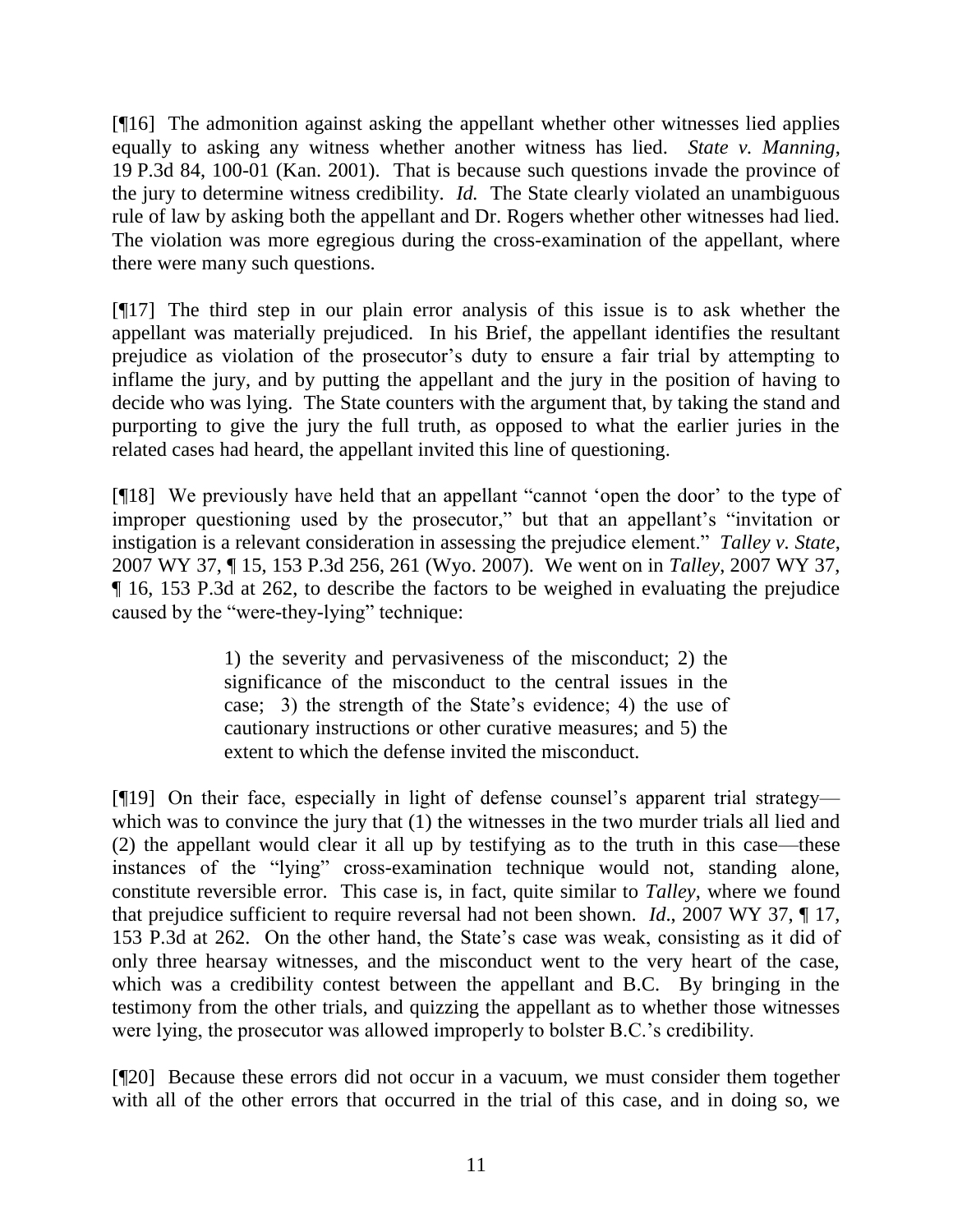cannot say that they did not contribute to the verdict. In short, we are not convinced that, absent these errors, the verdict might not have been more favorable to the appellant. More will be said about this in our discussion of trial counsel's ineffectiveness.

#### **Cross-Examination as to Prior Convictions**

 $[$ [[21] W.R.E. 609(a)(1) provides as follows:

(a) *General rule.* – For the purpose of attacking the credibility of a witness,

(1) evidence that a witness other than an accused has been convicted of a crime shall be admitted, subject to Rule 403, if the crime was punishable by death or imprisonment in excess of one (1) year under the law under which the witness was convicted, and evidence that an accused has been convicted of such a crime shall be admitted if the court determines that the probative value of admitting this evidence outweighs its prejudicial effect to the accused; . . . .

[ $[$ 22] This rule is patterned after Fed.R.Evid. 609(a)(1), which has been interpreted as follows by a leading commentator:

> Where the witness is the accused in a criminal case, the Rule itself sets out a special discretionary standard weighted in favor of exclusion, calling for the court to admit felony convictions only if it determines that probative value outweighs prejudicial effect. For all other witnesses, the Rule incorporates the discretionary standard of Fed. R. Evid. 403, which is weighted in favor of admissibility, allowing evidence to come in unless prejudicial effect substantially outweighs probative worth.

Christopher B. Mueller & Laird C. Kirkpatrick, 3 *Federal Evidence* § 6:42 (3d ed. 2007). In Wyoming, we have given effect to that "presumption" in favor of exclusion where the witness is the accused by holding that "a testifying defendant is required to give answers only as to whether he had been previously convicted of a felony, as to what the felony was, and as to when the conviction was had." *Ramirez v. State*, 994 P.2d 970, 973 (Wyo. 2000). Given that limitation, it is error for a prosecutor to ask questions of the defendant seeking details about the prior conviction. *Taylor v. State,* 2001 WY 13, ¶ 22, 17 P.3d 715, 723 (Wyo. 2001). On the other hand, a defendant who explains his prior conviction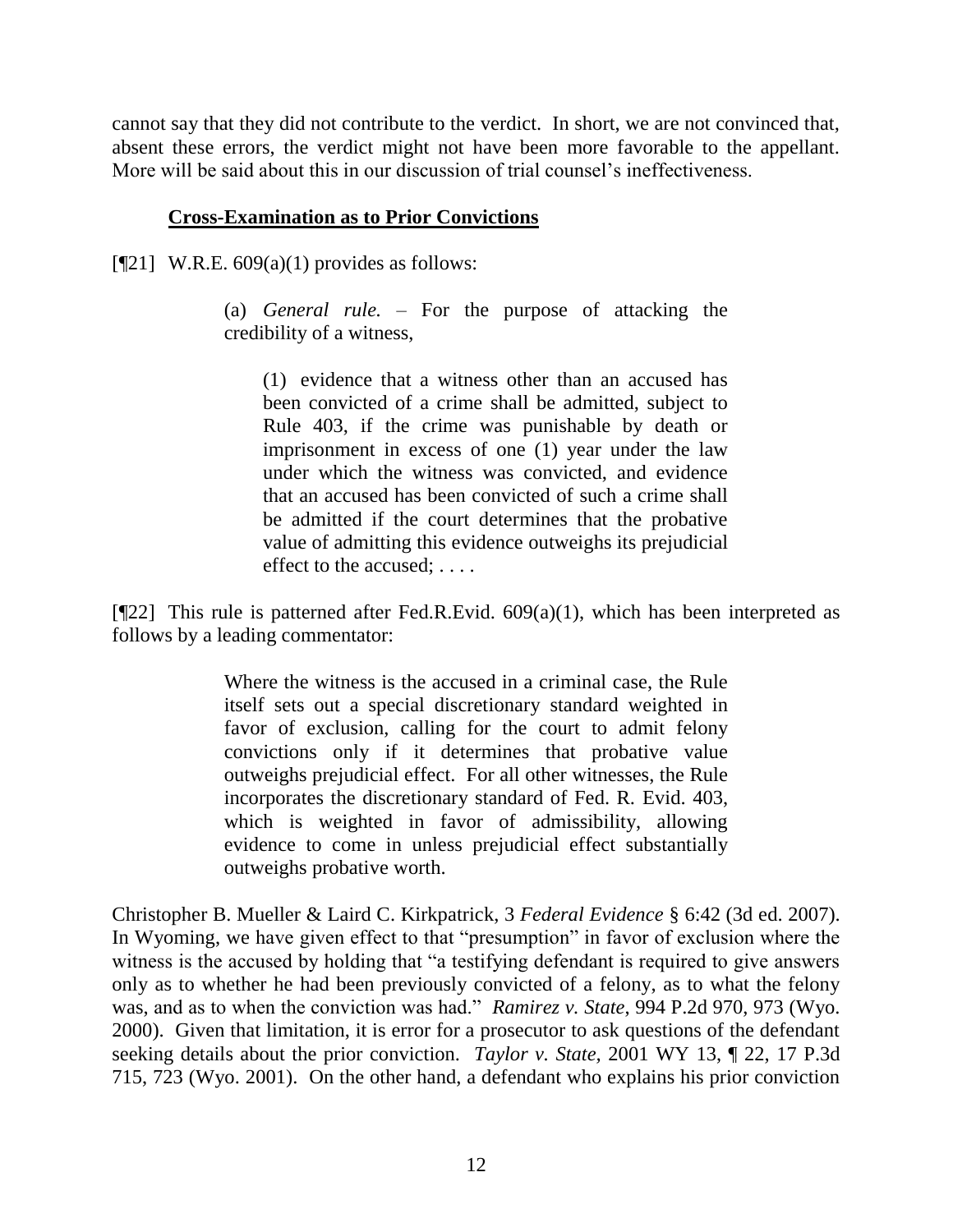during direct examination is subject to cross-examination about the details of the crime. *Ramirez*, 994 P.2d at 973.

[¶23] With that law in mind, the appellant now objects to the following colloquy that occurred during his cross-examination by the State prosecutor:

> Q. In late October, probably around Halloween, there was another young man that was living in the trailer Jeremy Forquer?

A. That is correct.

Q. And you were sitting in a room at that trailer and according to some witnesses participated in a discussion with Christopher Hicks where you guys decided you were going to kill him?

A. That is incorrect. I offered a polygraph. You still don't care but that's what the testimony is, yes.

Q. The testimony at the trial from Mr. Martinez –

A. That is correct.

Q. – was there was a discussion that took place in that trailer that you participated in where plans –

A. I did not participate in the crime until after the fact.

Q. If I can  $-$ 

A. Sorry.

Q. – finish my question. The testimony in your trial from Mr. Martinez was there was a discussion that you participated in that night where plans were made to kill Jeremy Forquer. That was the testimony, wasn't it?

A. That was the testimony.

Q. And the testimony at your trial was, in fact, Mr. Martinez and Mr. Hicks killed Mr. Forquer, strangled him to death in that living room right in front of you, that was the testimony?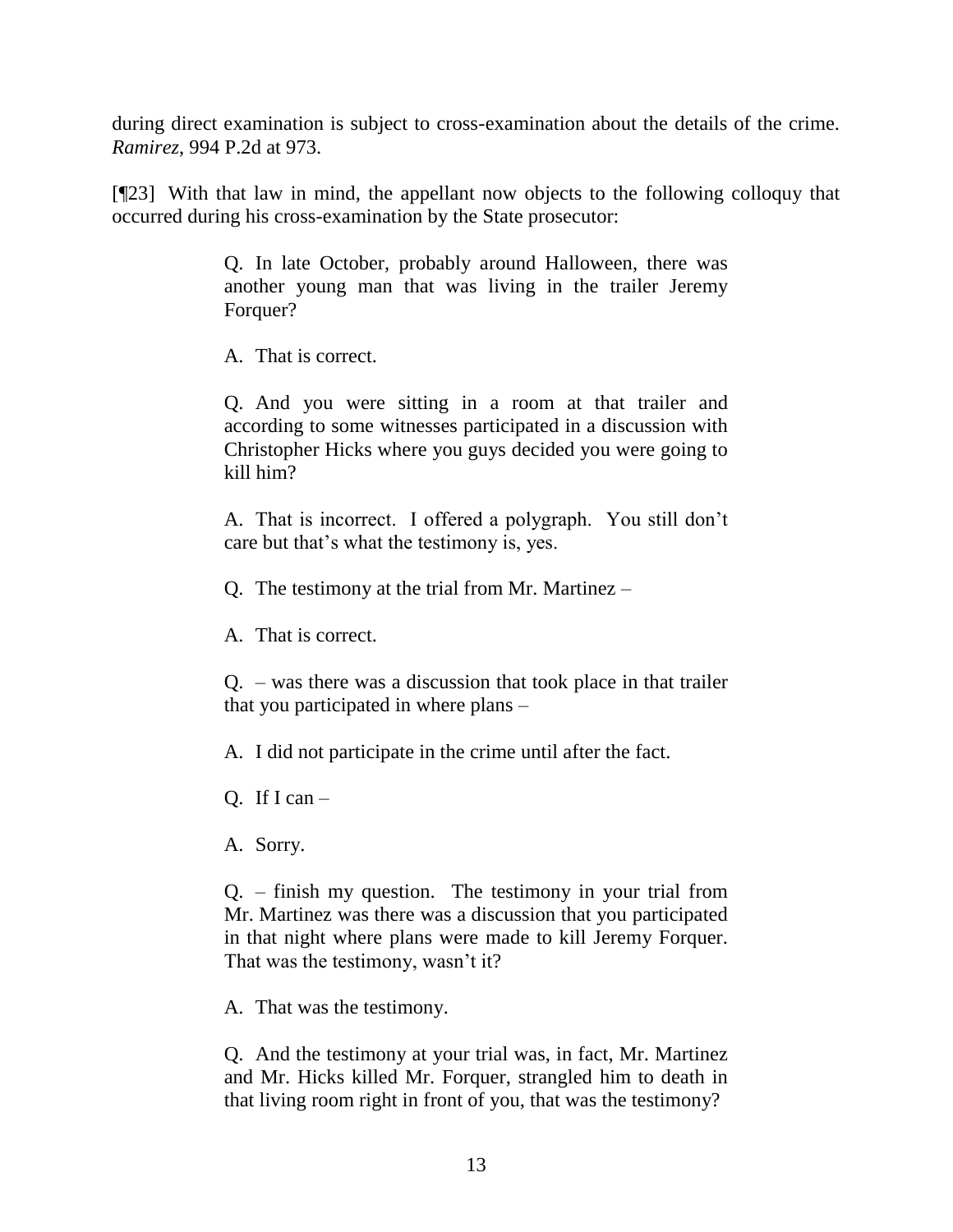A. Mr. Martinez strangled and killed Jeremy, yes.

Q. Okay. And you agree that those events happened? He was killed in that trailer?

A. Yes, that's what happened, but not the way he's explaining it.

Q. Okay.

A. The truth never came out in that courtroom.

Q. The body of Jeremy Forquer was loaded into a vehicle?

A. That is correct.

Q. And you traveled with Jacob Martinez and Christopher Hicks and Michael Seiser about 35 miles west of Gillette and at a location selected by you?

A. That is correct.

Q. That body was placed under a tree beside the interstate?

A. That is correct.

Q. – and went back to that trailer and for the next month you didn't tell anybody what happened?

A. He threatened to kill my son. No, I did not tell anyone.

Q. Okay. Late November of 2005 – pardon me, mid November 2005 the testimony in the next trial was that you had numerous discussions with your roommates about killing [B.C.] before your trial, before this trial could take place. That was the testimony, wasn't it?

A. That was the testimony of Mr. Martinez per his agreement with you.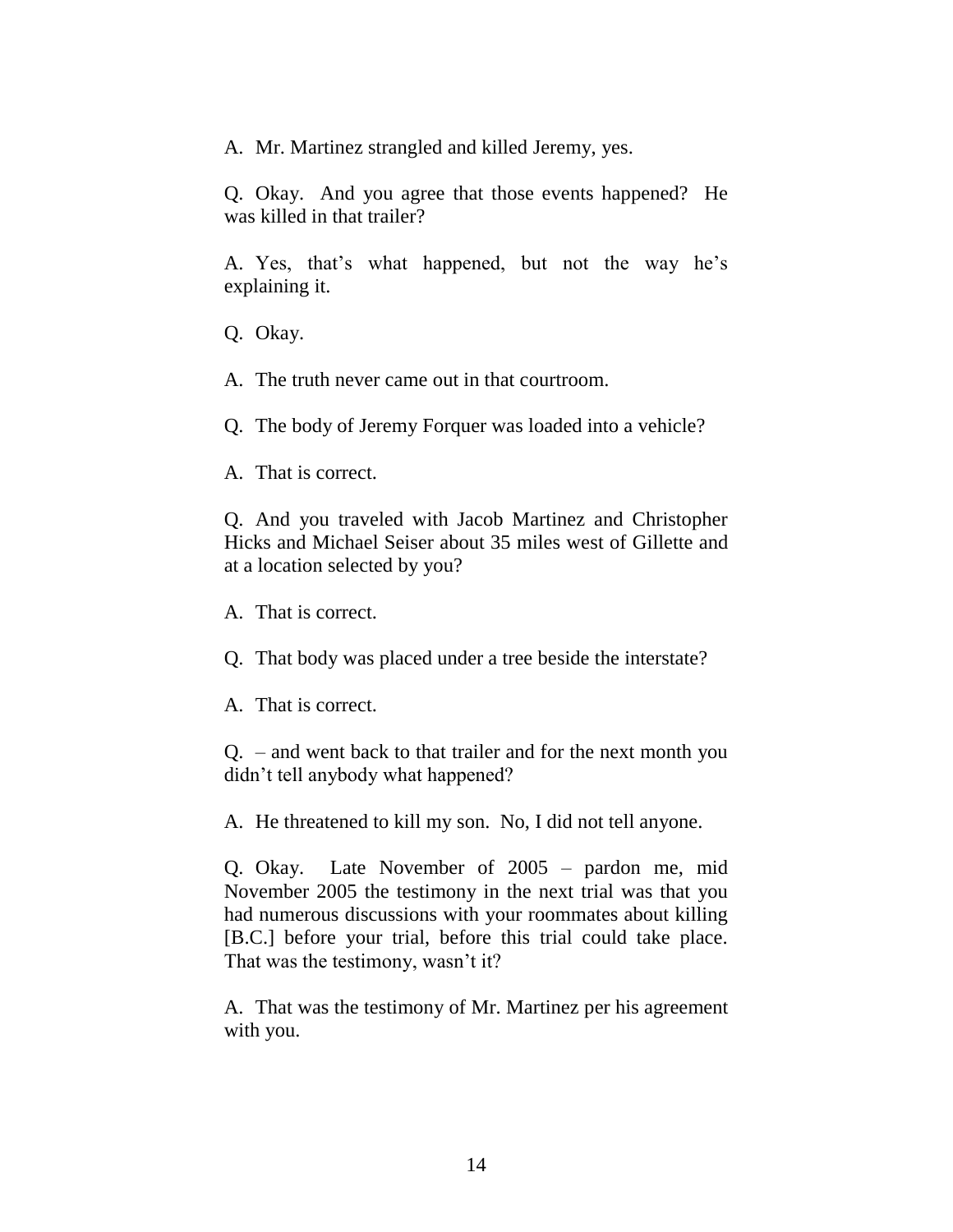Q. All right. Now, the testimony was that you helped them take out some powder of some bullets so that it wasn't so loud. That was the testimony, right?

A. That was the testimony.

Q. The testimony was that they went, they, Mr. Martinez and Mr. Hicks, went up to this trailer that we've all been talking about and Mr. Martinez went in and shot [B.C.] because you told them to. That was the testimony?

A. Testimony only, yes.

Q. Okay. The testimony was that there was a discussion about what to do with the gun and you, in fact, directed them to put the gun in Doug – pardon me, to put the bullet casing in the garage that belonged to [B.C.'s mother's] current boyfriend [D.H.], that was the testimony?

A. That's not the current boyfriend but that was the testimony.

Q. Okay. And it was a previous boyfriend of [B.C.'s mother]?

A. The baby's father.

Q. There we go. The testimony was that you had participated in the discussion that the fact that the gun needed to be submerged and that it actually got thrown into a septic tank by Mr. Hicks and Mr. Martinez where it was later found by law enforcement?

A. That is correct.

 $[$ [24] This testimony was followed by the above-discussed "lying" technique crossexamination questions. In addition, the prosecutor based part of his closing argument on the prior convictions:

> [The appellant] described for you when I was asking him questions on cross-examination about the allegations in those other trials that you guys didn't get to hear about, and it's interesting, ladies and gentlemen. It's not just Deputy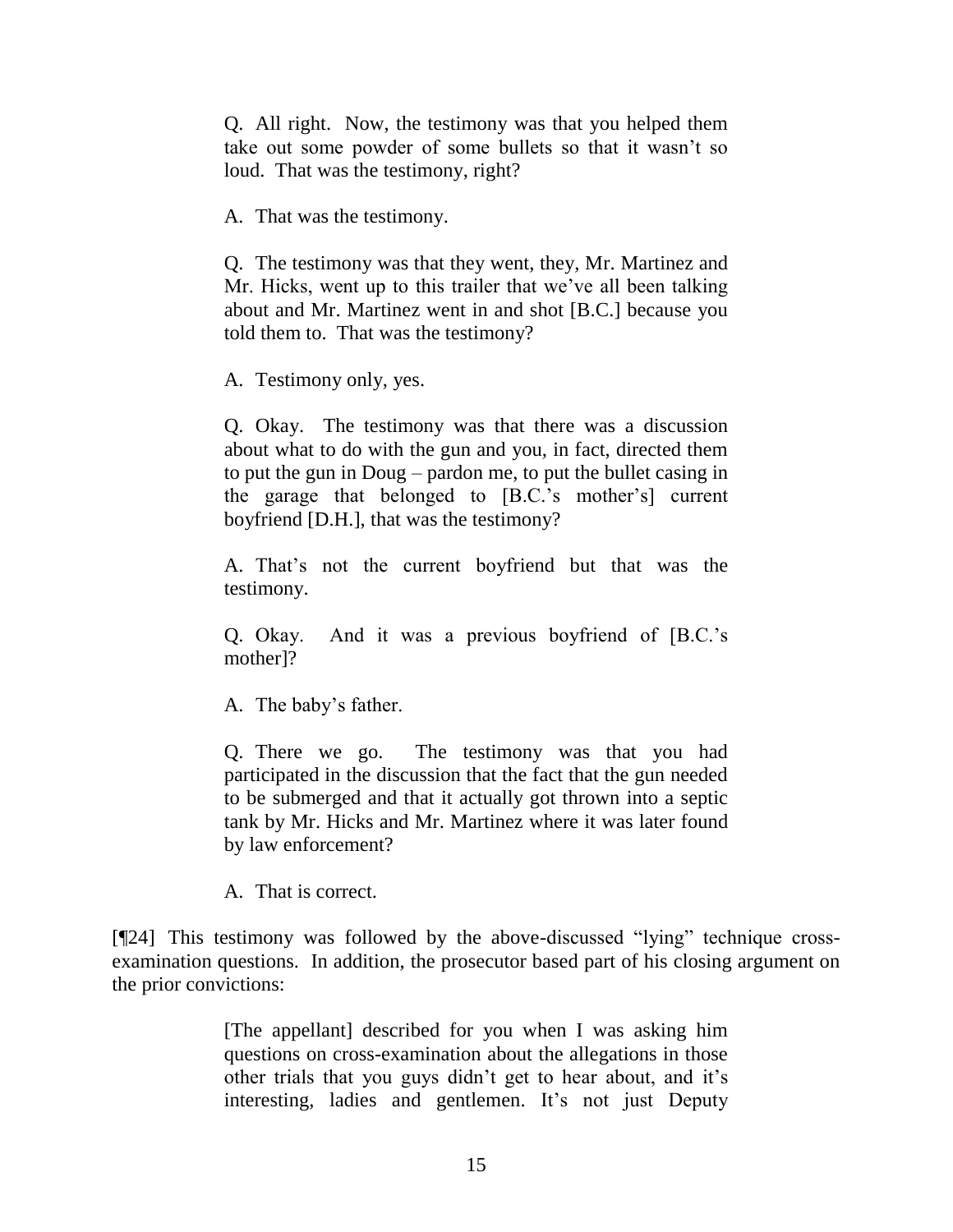Mooney, it's not just Bill Heineke, it's the people that he was associated with like Jacob Martinez and Michael [Seiser] and law enforcement officers and it's other witnesses who all had it all wrong.

Notwithstanding the fact a jury sat right where you are and listened to all of that evidence and found Mr. Proffit guilty of being involved in two murders, guilty of conspiring to commit those two murders, and most importantly his participation in the murder of [B.C.] was because he was the witness. The witness, ladies and gentlemen, whose voice you don't get to hear.

[¶25] The astounding fact that a prosecutor would engage in a cross-examination and would make a closing argument of this nature is exceeded only by the more astounding fact that defense counsel did not object. In effect, the prosecutor "hearsayed in" the testimony from two murder trials, told the jury that the other juries had convicted the appellant of those crimes, and then told the jury that [B.C.] was murdered because he was going to be the witness in the present trial. It is hard to conceive of a more unfairly prejudicial presentation. This scenario is exactly what W.R.E. 609(a)(1), *Ramirez*, and *Taylor* are meant to prevent.

[¶26] The only possible justification for these questions and the State's closing argument would be the statement in *Ramirez* that a witness who explains a prior conviction is subject to cross-examination about "those details." *Ramirez*, 994 P.2d at 973. The question then becomes whether the appellant's direct examination opened the door to the prosecutor's questions. This is what the appellant said during his direct examination:

> Q. Did you have anything to do with the death of death of [sic] [B.C.]?

A. No, I did not.

Q. Did you know the people that were ultimately convicted of actually killing him?

A. Yes, I do.

Q. Did you have any contact with them –

A. Yes.

Q. – after the death?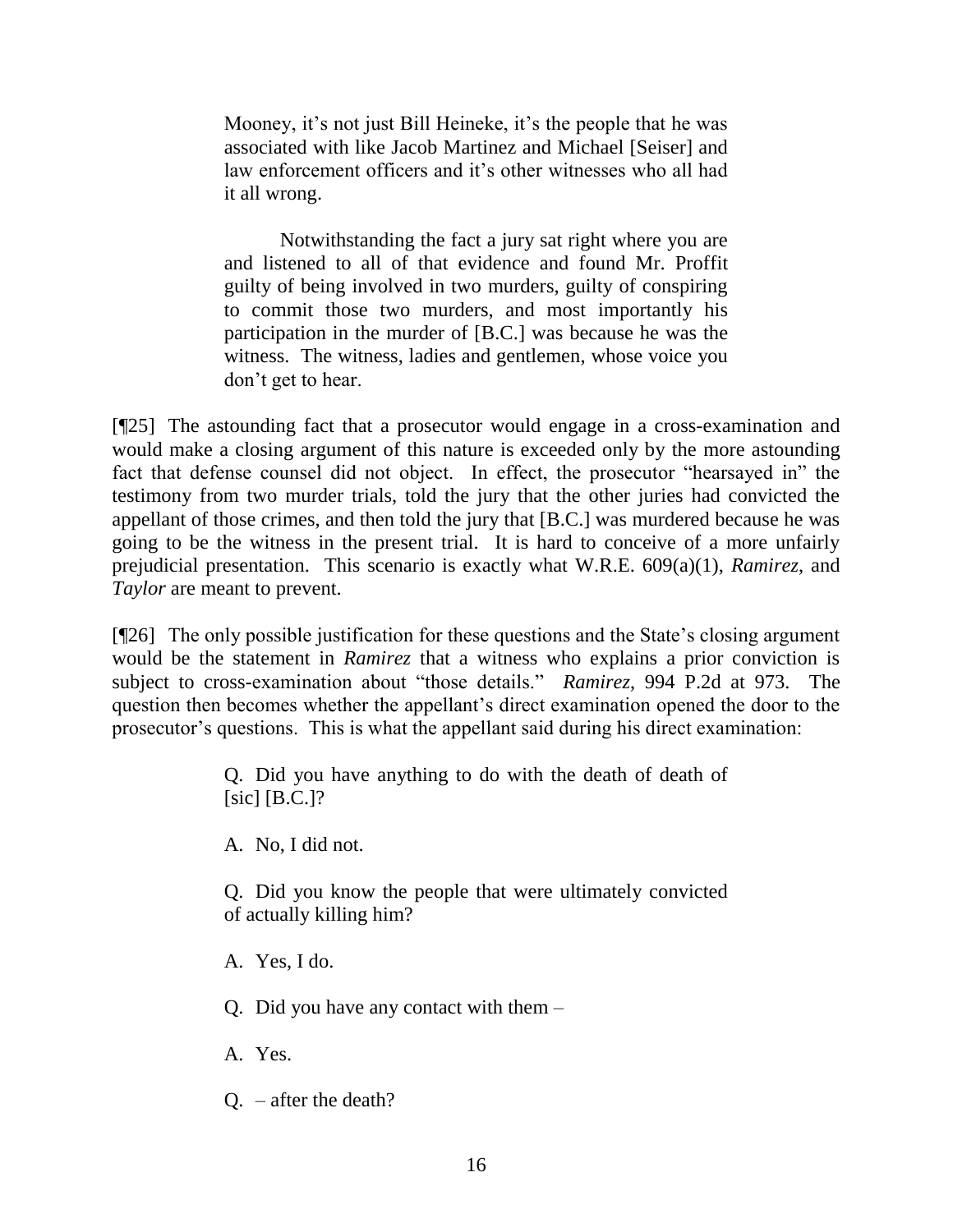A. Yes. As a matter of fact when I found out, I'm like – one of my son's friends called and she told me what had happened and I didn't believe it and I had her to [sic] call to verify it and then she called me back. I'd talked to other people after that. I don't recall actually speaking to them.

I called to make sure. I called Chris Hicks and told him to watch out, watch my son JR and make sure he doesn't get hurt. I did not know that Jacob was going to kill [B.C.]. I did ask – that's the big thing about the caliber of the gun because Chris Hicks allegedly had a .45 and I specifically asked if the, what the caliber was and that's when [B.C.'s mother] told my family what it was.

Q. And what was it?

A. 9-millimeter.

Q. Did you have any other conversations with Mr. Martinez and Mr. Hicks about that?

A. I asked them specifically if they had anything to do with it. If I asked them once, I asked them 100 times, and every time I asked they said, no, because I wouldn't be here being prosecuted if I had known that Mr. Martinez killed my son.

Q. Why is that?

A. Because I would have killed him, as a parent, and that's God as my witness I would.

[¶27] We are of the opinion that this exchange, which actually revealed few details about the facts of the murder conspiracy conviction, did not give the State free rein to repeat before this jury the testimony presented during the murder trials. In particular, we note that the appellant made no comment about the Forquer murder. It is true that *Ramirez* recognizes that it may be fair to allow the State to cross-examine a witness on the details of a prior conviction, where the witness first brought up those details. But we went on in *Ramirez,* 994 P.2d at 974, to limit that exception as follows:

> ―In such cases the defendant may be cross-examined on any facts which are relevant to the direct examination," [*United States v.*] *Wolf*, 561 F.2d [1376], 1381 [(10th Cir. 1977)],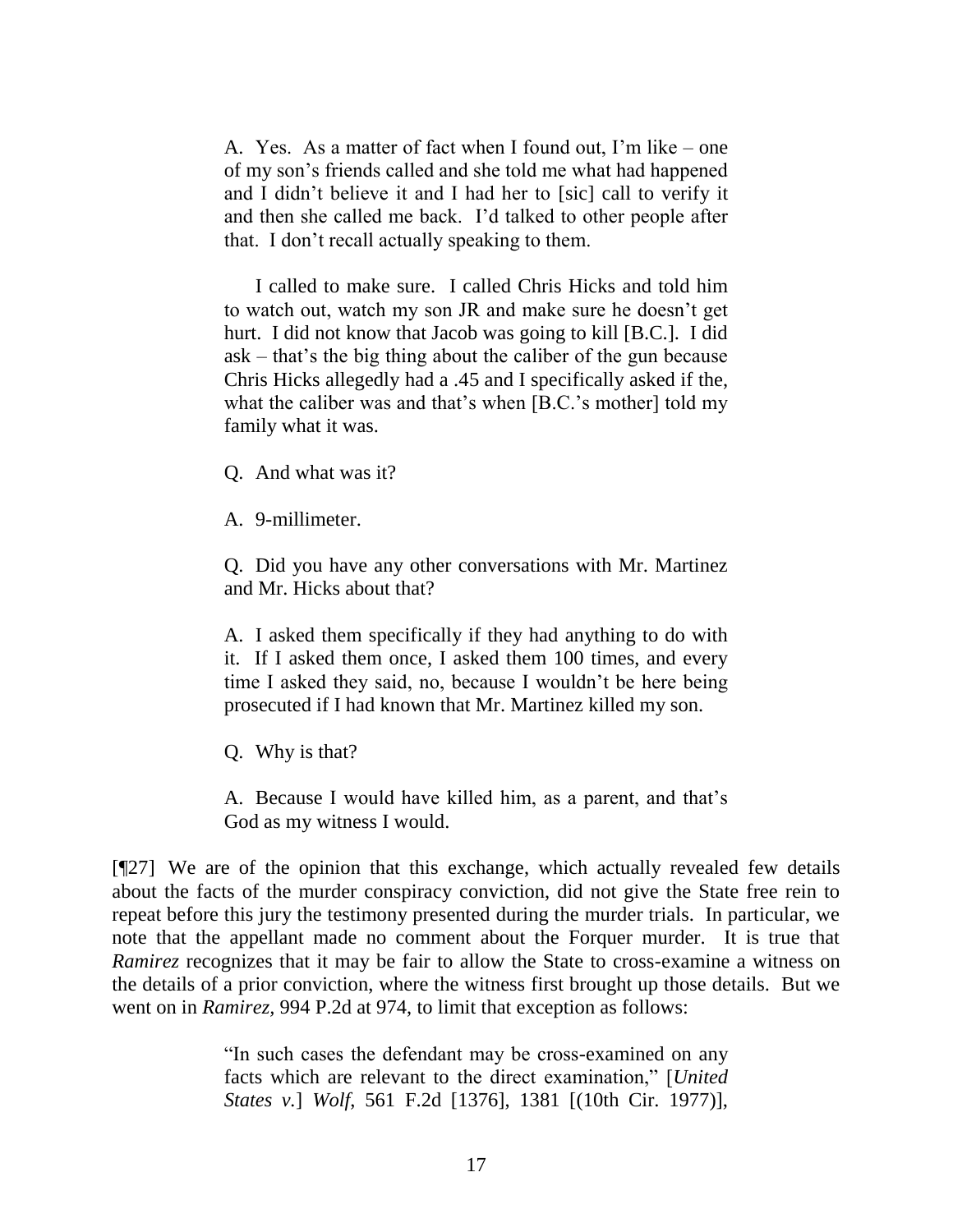provided however, the prosecution does not "harp on the witness's crime, parade it lovingly before the jury in all its gruesome details, and thereby shift the focus of attention from the events at issue in the present case to the witness's conviction in a previous case.‖ [*United States v.*] *Robinson*, 8 F.3d [398], 410 [(7th Cir. 1993)].

[¶28] This is precisely what happened in this case. The jury's focus was shifted from the facts of the present case to the facts of the two prior murders. The dictates of W.R.E. 609 were not applied in that the district court never made a determination that the probative value of the evidence of the prior convictions outweighed its prejudicial effect. In addition, the prosecutor's questioning went far beyond the details of the conviction involving B.C.'s murder. This was plain error requiring reversal.

#### **Shifting the Burden of Proof to the Appellant**

[¶29] The appellant contends that the prosecutor committed misconduct during rebuttal closing argument by shifting the burden of proof to the appellant by way of the following argument:

> The defense would like you to make some assumptions in order to justify acquitting Mr. Proffit. [Defense counsel] gets up here and makes a note of this bracelet and he says it was right next to [B.C.] on November 26th when his body was discovered. Well, what's interesting, ladies and gentlemen, is you've got a picture of a bracelet and you've got testimony by the defendant the last time he saw it was in 2003.

> He has no idea how [B.C.] got it, and you have no information as to where it was on the nightstand. Would it be helpful to know if it was on the top or if it was the only thing on the nightstand? That it was sitting in some pristine place like it was a valued treasured item or at the bottom of a heap of garbage that you heard a number of people described as the 15-year-old's bedroom? And when officers are executing a search in that room when, they find his dead body, it's one of the many things that's photographed. It would be helpful to know the circumstances of on the nightstand and what that means.

> It would be helpful to know what information, work records would provide about where Mr. Proffit was. He tells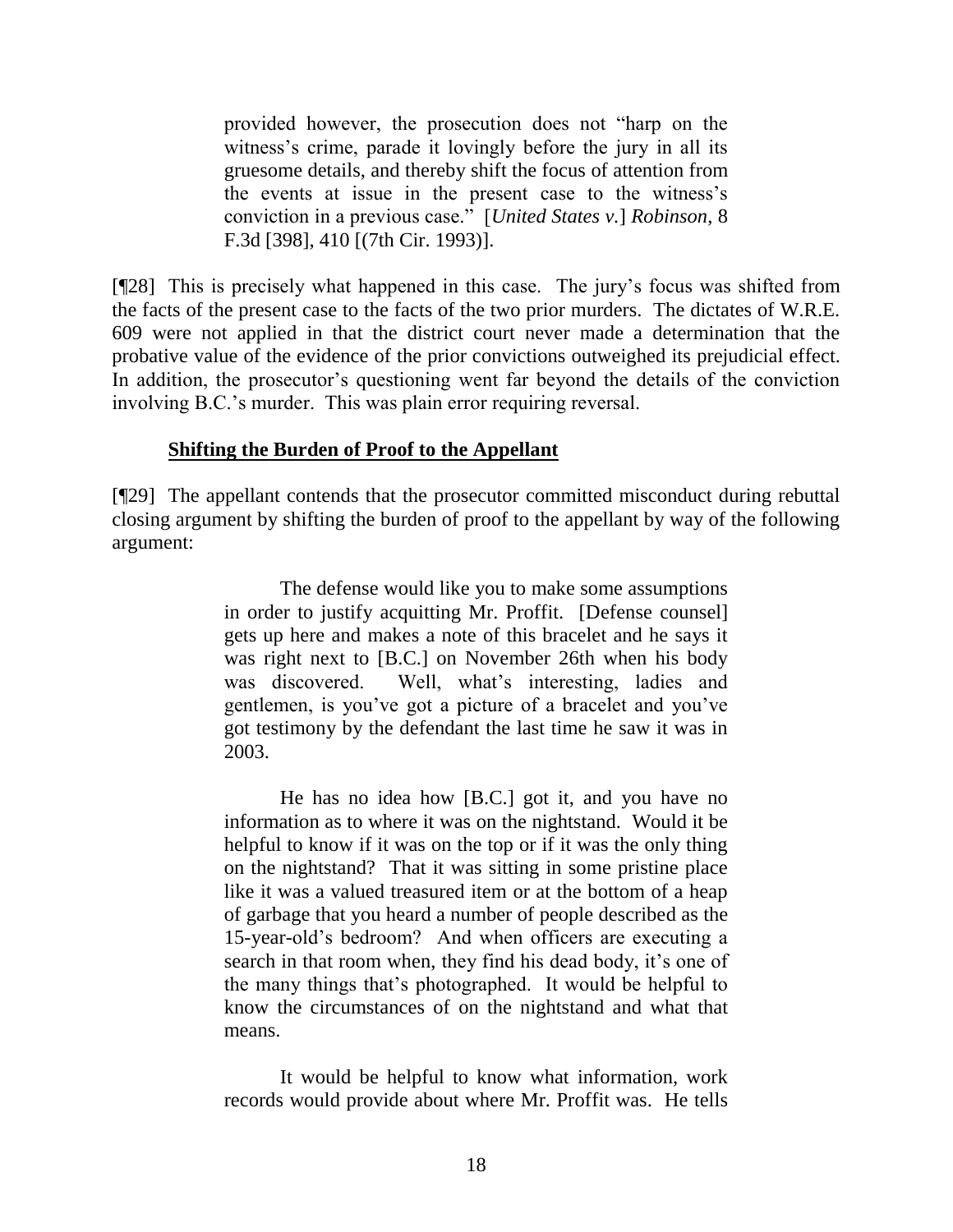you that there's information in those records. He tells you about doctors' visits that are going to back him up and verify his story and you don't see any of that, but what you can see and what you do see, ladies and gentlemen, is that the defendant will tell the same story about how he came to have power and control over [B.C.] and it was [B.C.] who had the courage to step up and explain what happened when the defendant got that power and control.

[¶30] There was no trial objection to this argument, so we now analyze it for plain error. The appellant's present argument is that the prosecutor improperly attempted to shift the burden to the appellant to explain the presence of his bracelet in B.C.'s room, and to produce employment and medical records to substantiate parts of his testimony. The first element of the plain error test is met in that the record is clear as to the prosecutor's argument. As to the second element of plain error, the appellant relies upon *Lane v. State*, 12 P.3d 1057, 1066 (Wyo. 2000), for the proposition that the burden of proof rests with the State and never shifts to a defendant. Further, the appellant quotes *People v*. *Green*, 345 N.W.2d 676, 679 (Mich. Ct. App. 1983), for the holding that "a prosecutor may not imply in closing argument that defendant must prove something or present a reasonable explanation for damaging evidence because such an argument tends to shift the burden of proof.‖ Finally, the appellant cites *State v. Tosh*, 91 P.3d 1204, 1212 (Kan. 2004), where the court disapproved of the prosecutor's question in closing argument, "I'lls there any evidence that it didn't happen?"

[¶31] This Court has previously held, however, that the State is within its proper bounds when a prosecutor comments in argument upon the state of the evidence, including a defendant's failure to introduce material evidence or to call logical witnesses. *Fortner v. State*, 843 P.2d 1139, 1147 (Wyo. 1992). Similarly, a prosecutor may point out that certain evidence is uncontroverted, or that there is no evidence on a certain point. *Belden v. State*, 2003 WY 89, ¶ 47, 73 P.3d 1041, 1089 (Wyo. 2003). While it is not proper for a prosecutor to comment upon a defendant's exercise of his right to silence, it is not improper for a prosecutor to point out the lack of evidence to support a defendant's theory of the case. *Id*.

[¶32] We cannot say in this case that the prosecutor's argument was so far outside the realm of appropriate argument as to be misconduct. The appellant testified, and the prosecutor's statements were merely comments upon that testimony. It does not violate an appellant's right to silence, or shift the burden of proof to him, merely to point out the holes or deficiencies contained in his testimony. Consequently, we cannot say that the prosecutor clearly violated an unequivocal rule of law, and we, therefore, cannot say that plain error has been shown.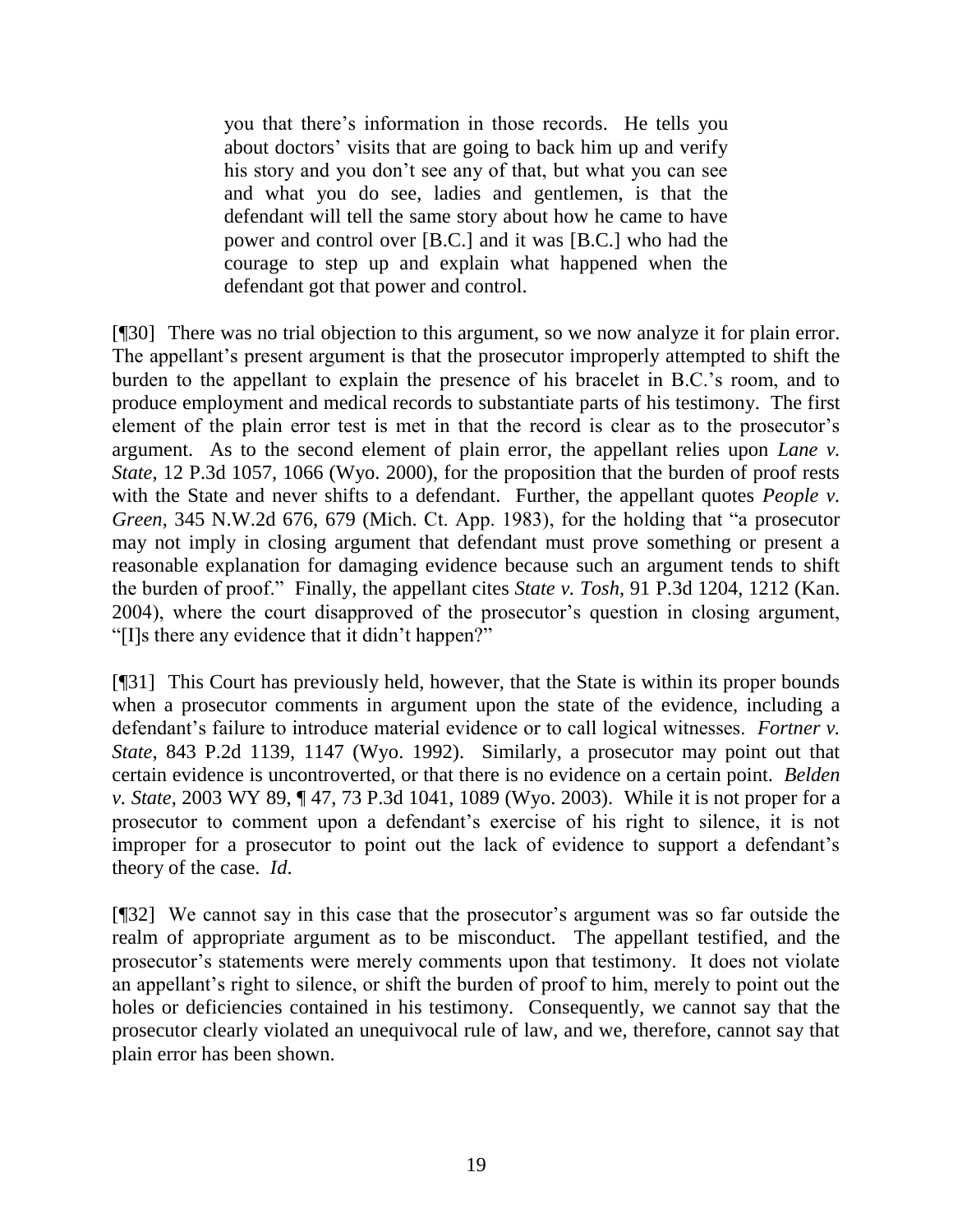*Did the appellant's trial attorney provide ineffective assistance of counsel by: (a) failing to make appropriate objections; (b) inviting prejudicial error by inquiring into the investigators' opinions as to the appellant's credibility; or (c) by failing to demand notice of uncharged misconduct evidence, and failing to object to the introduction of uncharged misconduct evidence?*

[¶33] We have adopted the following standard for determining whether a criminal defendant has received effective assistance of counsel, a right guaranteed by the Sixth Amendment to the United States Constitution and Article 1, Section 10 of the Wyoming Constitution:

> First, the defendant must show that counsel's performance was deficient. This requires showing that counsel made errors so serious that counsel was not functioning as the ―counsel‖ guaranteed the defendant by the Sixth Amendment. Second, the defendant must show that the deficient performance prejudiced the defense. This requires showing that counsel's errors were so serious as to deprive the defendant of a fair trial, a trial whose result is reliable. Unless a defendant makes both showings, it cannot be said that the conviction or death sentence resulted from a breakdown in the adversary process that renders the result unreliable.

*Dickeson v. State*, 843 P.2d 606, 609 (Wyo. 1992) (quoting *Strickland v. Washington*, 466 U.S. 668, 687, 104 S.Ct. 2052, 2064, 80 L.Ed.2d 674 (1984)). The issue of ineffective assistance of counsel involves mixed questions of fact and law, and is reviewed *de novo*. *Dettloff v. State*, 2007 WY 29, ¶ 17, 152 P.3d 376, 382 (Wyo. 2007). We are reluctant to reverse based upon allegations of ineffective assistance of counsel, and have stated that "[i]n the usual case, ineffective assistance of counsel is going to be demonstrable because of a cumulation of errors with a determination that, in the entire context of the trial, the defendant either was, or was not, denied a right to a fair trial." *Dickeson*, 843 P.2d at 612 (citing *Gist v. State*, 737 P.2d 336, 342 (Wyo. 1987)).

## **Failing to Make Appropriate Objections**

[¶34] Although we reviewed the record in this case observing the tenet that trial counsel is to be given the benefit of the doubt when considering whether a "failure" to object is actually a strategic "decision" not to object, we simply cannot accept counsel's performance as adequate under the above-stated test for effective assistance. The district court granted a change of venue for the clear purpose of allowing the appellant's case to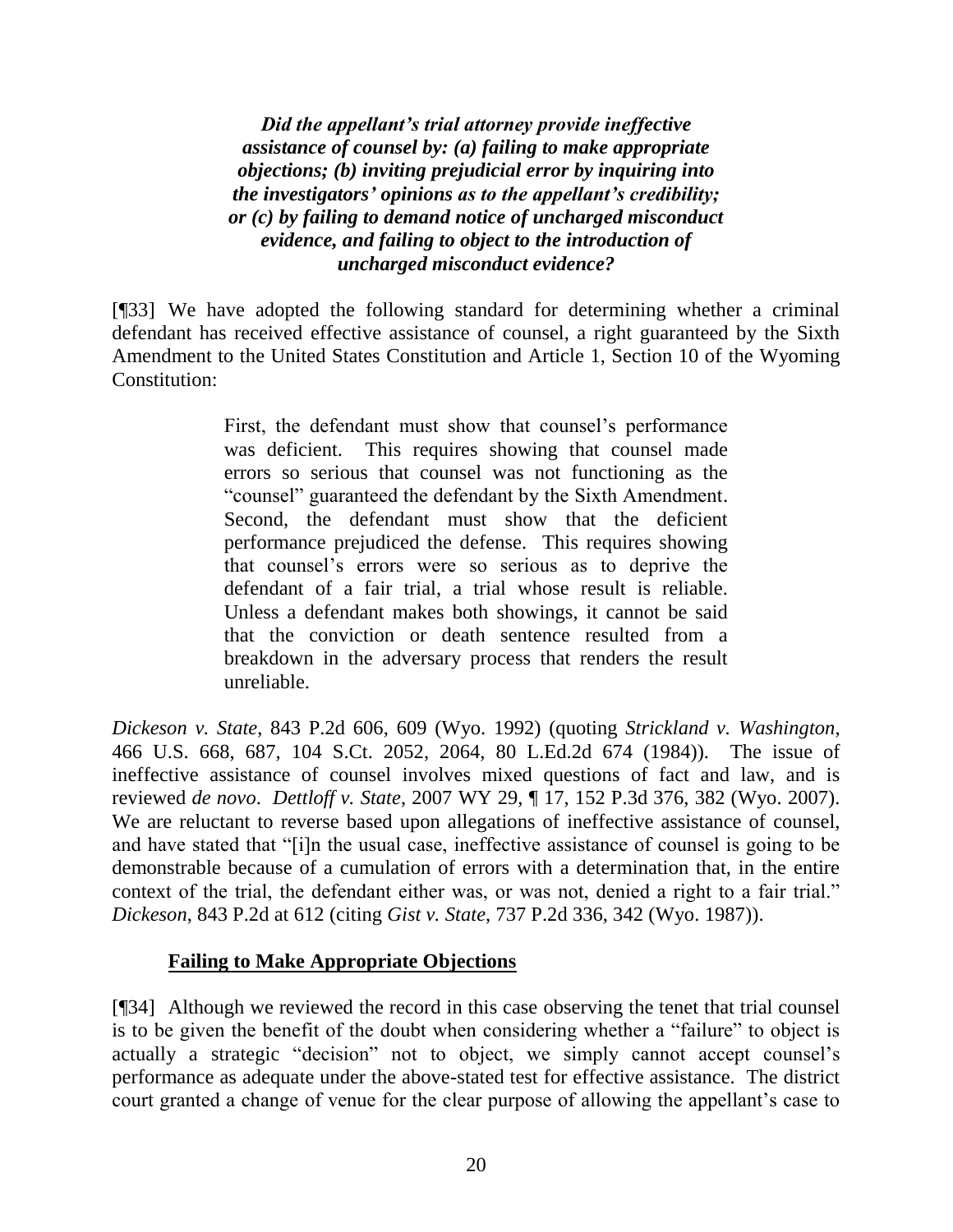be presented to a jury panel that was unaware of, or at least not prejudiced by, his prior convictions in the Forquer and B.C. murder cases. In *voir dire*, opening statement, cross examination, direct examination, and closing argument, however, defense counsel canceled whatever advantage had been gained by the venue change. In particular, defense counsel's failure to object to clearly objectionable testimony and evidence, patently prejudiced the appellant. Examples of those failures include the failure to object to testimony that the appellant had refused to take a polygraph test, the failure to object to testimony presenting the two officers' opinions that the appellant was guilty, the failure to object to testimony that the appellant was a victim of molestation as a child (possibly leading to the assumption that, as a result, he had become an offender), the failure to object to the prosecutor's "lying" technique during cross-examination, the failure to object to the court's response to the jury question as to use of the prior conviction evidence (as is further discussed hereinbelow), and perhaps the most egregious failure, the failure to object to the prosecutor "hearsaying in" the extremely damaging testimony from the Forquer and B.C. murder cases.

[¶35] We have no confidence that the guilty verdicts in this case were based upon the admissible evidence, and we cannot countenance defense counsel's failure to object or decision not to object to the stream of highly prejudicial and objectionable testimony that was admitted. The underlying structure of defense counsel's apparent theory of the case makes no sense. His premise was that, because the earlier juries had not heard the appellant's testimony, the convictions in the earlier cases were unreliable. It supposedly followed that, upon hearing the "truth" from the appellant in the present case, this jury would acquit. What is wrong with that construct is that the appellant could have testified in this case without opening the door to all the damaging testimony from the earlier cases. A bit of it may have come in as impeachment via W.R.E. 609, but the vast majority of it was objectionable. Defense counsel filed, and lost, a pretrial hearsay motion directed at B.C.'s statements. For that, counsel cannot be faulted. But the adverse ruling on that pretrial motion did not preclude him from objecting to the deluge of improper testimony about the murder trials, or about his police interrogation.

[¶36] It is true that this Court has almost invariably excused questionable decisions and actions of defense counsel on the ground that such may have been part of a "sound trial" strategy.‖ *See*, *e.g.*, *Magallanes v. State*, 2006 WY 119, ¶ 21, 142 P.3d 1147, 1153 (Wyo. 2006) (failure to subject evidence to forensic testing); *Sanchez v. State*, 2002 WY 31, ¶ 16, 41 P.3d 531, 535 (Wyo. 2002) (stipulation as to cause of victim's death); *Cureton v. State*, 950 P.2d 544, 547 (Wyo. 1997) (adequacy of pretrial investigation); *Beintema v. State*, 936 P.2d 1221, 1228 (Wyo. 1997) (no limiting instruction requested as to uncharged misconduct evidence); *McCoy v. State*, 886 P.2d 252, 257 (Wyo. 1994) (decision not to call certain witnesses). On the other hand, we have reversed where the ―trial strategy‖ did not rest upon a sound legal basis. *Keats v. State*, 2005 WY 81, ¶¶ 22- 23, 115 P.3d 1110, 1119 (Wyo. 2005) (trial strategy based upon defendant's diminished capacity, an unavailable defense); *Deshazer v. State*, 2003 WY 98, ¶ 31, 74 P.3d 1240,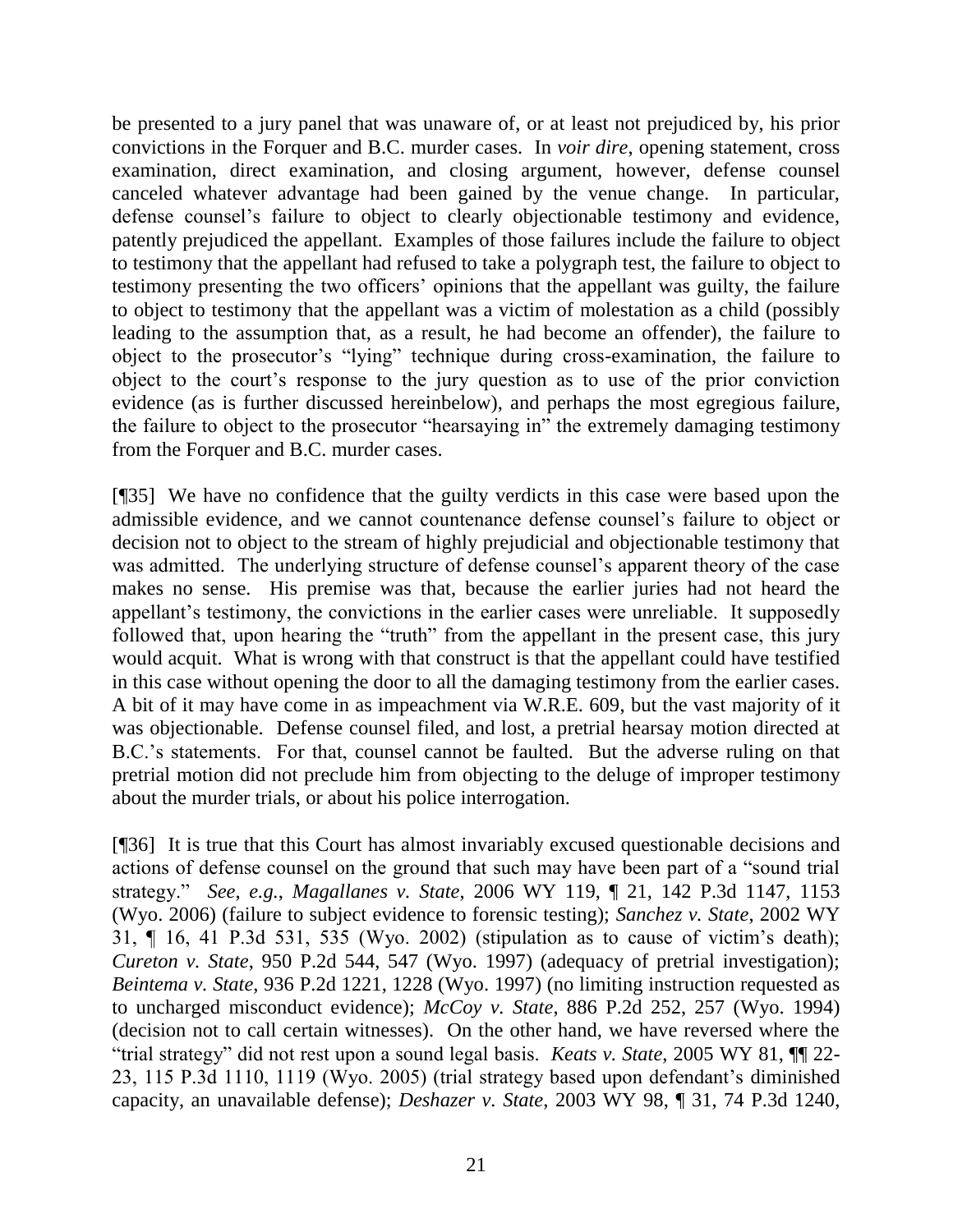1252-53 (Wyo. 2003) (counsel admitted lack of basic knowledge essential to formulate trial strategy based upon defendant's lack of competency).

[¶37] In the instant case, it is difficult even to identify what may have been defense counsel's trial strategy. Apparently, that strategy largely consisted of the hope that the jury would believe the appellant. Unfortunately, nearly everything defense counsel did, with the exception of winning the motion for a change of venue, appeared to be designed to thwart that end. Garnering trust for one's client rarely begins by allowing the jury to hear the detailed testimony from two murder trials in which that client was convicted. Neither is the client's veracity enhanced by allowing law enforcement officers to testify that they believe he is guilty. This is not trial strategy that any reasonable attorney would follow. As Mark Twain observed in evaluating the writings of James Fenimore Cooper, ―crass stupidities [should] not be played upon the reader as ‗the craft of the woodsman, the delicate art of the forest[.]'" Mark Twain, *Fenimore Cooper's Literary Offenses*, The Portable Mark Twain 543 (Viking Press, 1968). Trial counsel's performance was ineffective.

# **Inquiring Into the Investigators' Opinions as to Appellant's Credibility**

[¶38] The appellant argues separately on appeal that, not only did defense counsel fail to object when the prosecutor elicited the investigators' opinions that the appellant was guilty, but that he emphasized those opinions by inquiring further about them during cross-examination. For instance, during the cross-examination of Deputy Seeman, the following exchange occurred:

- Q. And why did you chose [sic] in this instance to say that you believed that he had done this?
- A. At the point we were at in the interview, I felt no need to continue to strengthen his denials. I believed if Mr. Proffit was, who was already denying the allegations that if he was given some type of support in those denials that it would only make the denials stronger. My tactic had switched to attempting to get [B.C.] the help that we both agreed that he needed and that to properly get [B.C.] the help that he needed that we needed to come to the truth and that *I did not believe Mr. Proffit was being honest and truthful*.

I started to actually ask Mr. Proffit if he was ready to tell the truth and Mr. Proffit said, quote, not yet, which *again strengthened our ideas that Mr. Proffit was not being*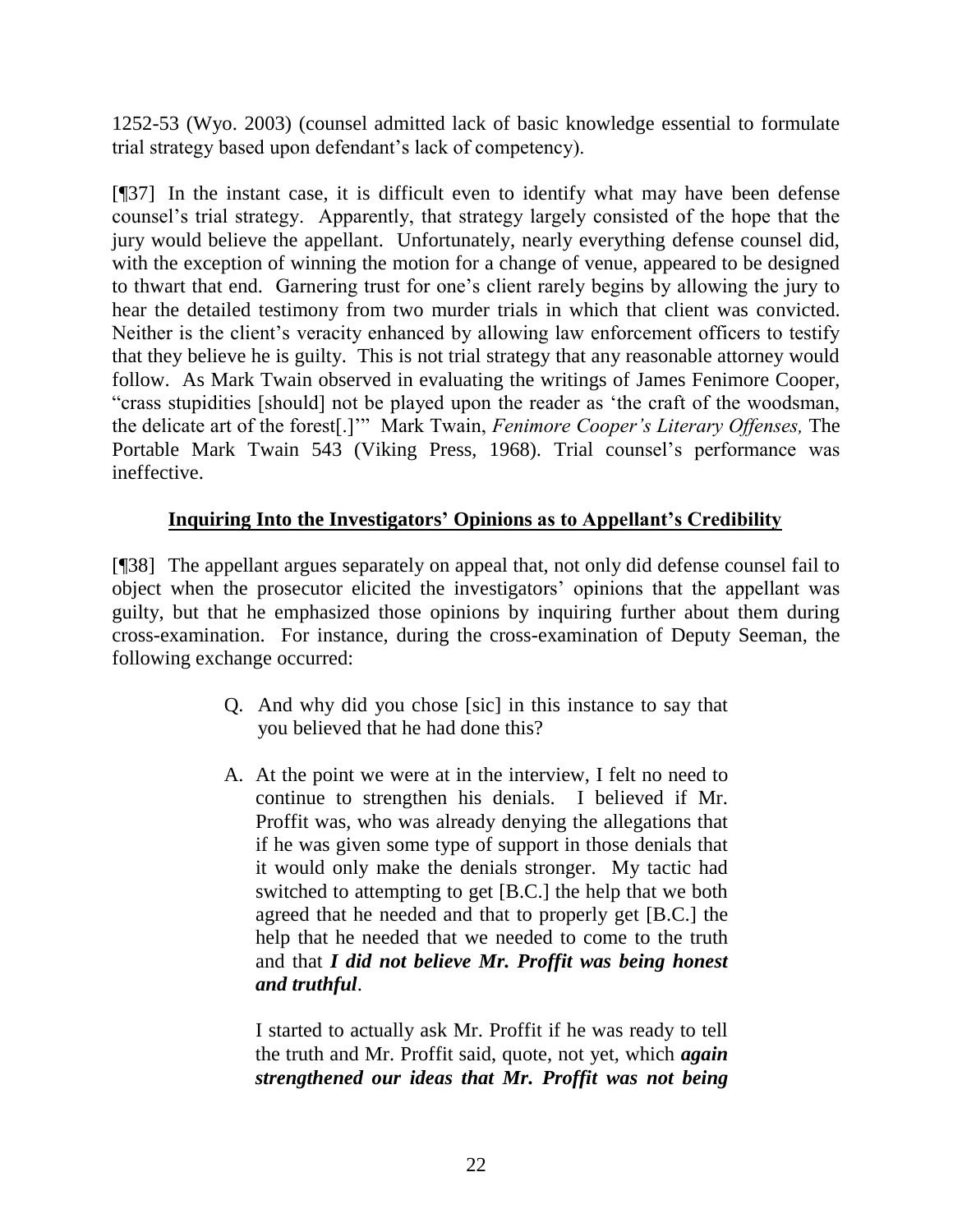## *fully honest with us with the reply of not yet when he was asked to tell the truth*.

(Emphasis added.) The deputy's response was not at that point objectionable because it was responsive to the question. Thus, it was invited error. And the error cannot be defended as being part of some logical defense strategy because counsel never utilized it strategically, such as in an attempt to show that the deputy's belief in the appellant's guilt had caused him to fail to follow other leads in the sexual assault investigation.

[¶39] While this issue differs somewhat, we conclude that it is simply part of the cumulative ineffectiveness set forth above. Basically, it represents an exacerbation of the prejudice caused by defense counsel's failure to object when the opinions of guilt were first elicited. There are few rules of cross-examination that could be said to be set in stone, but it is hard to conceive of a situation where sound trial strategy would include asking a law enforcement officer why he believed your client was guilty. One reason might be where counsel could then go on to prove that the officer's opinion was based on incorrect information. That did not happen here, and there is no indication that counsel's strategy was to go in that direction.

## **Failure to Demand Notice of or Object to Uncharged Misconduct Evidence**

[¶40] W.R.E. 404(b) forbids the admission of uncharged misconduct evidence to prove the character of a person to show that he or she acted in conformity with that character. For example, the State may not introduce evidence that an accused earlier committed a burglary, for the purpose of proving that he is, by character, a burglar, and that, therefore, he committed the burglary at issue. Such evidence may, however, be admitted for other purposes, such as to prove motive, intent, or identity.

[¶41] We have stated that the admissibility of uncharged misconduct evidence should be tested before trial, preferably via a defendant's demand for notice of the State's intent to introduce such evidence, the State's identification of any such evidence, and a pretrial hearing. *Gleason v. State*, 2002 WY 161, ¶¶ 27-32, 57 P.3d 332, 342-44 (Wyo. 2002); *Howard v. State*, 2002 WY 40, ¶¶ 15-23, 42 P.3d 483, 487-91 (Wyo. 2002). In the instant case, the State produced uncharged misconduct evidence at trial, without defense counsel having filed a pretrial demand for notice of such evidence, without defense counsel objecting contemporaneously with the introduction of the evidence, and without the evidence being scrutinized by the district court prior to its admission. The uncharged misconduct evidence included (1) evidence of a sexual assault by the appellant upon B.C. outside Campbell County; (2) evidence of a breach-of-the-peace incident at a convenience store; (3) evidence of the appellant's alleged involvement in a homosexual child pornography ring; and (4) evidence of the Forquer and B.C. murders.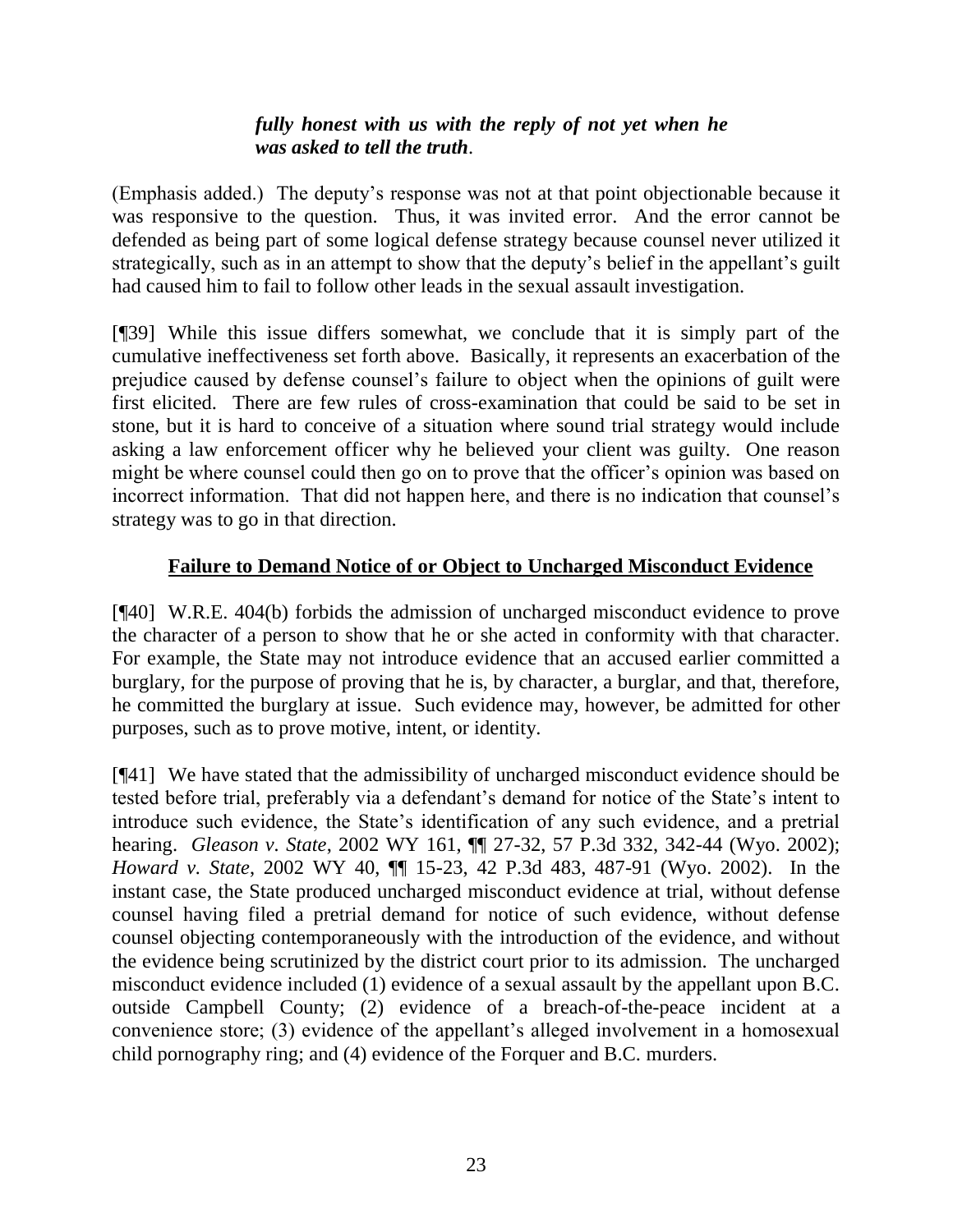[¶42] We must look at defense counsel's failure to object, or decision not to object, not through hindsight, but with the presumption that defense counsel had a strategic purpose for acceding to the introduction of this evidence. *Page v. State*, 2003 WY 23, ¶ 8, 63 P.3d 904, 908 (Wyo. 2003). On the other hand, we have recognized that defense counsel's failure to pursue discovery or to demand notice of uncharged misconduct evidence, given "the clarity with which the 'problem' has been articulated by this Court," may constitute ineffective assistance of counsel. *Williams v. State*, 2004 WY 117, ¶ 12 n.9, 99 P.3d 432, 440 n.9 (Wyo. 2004). The first question, as with other allegations of ineffective assistance of counsel, is whether, "in light of all the circumstances, trial counsel's acts or omissions were outside the wide range of professionally competent assistance.‖ *Keats*, 2005 WY 81, ¶ 10, 115 P.3d at 1115. We must answer that question affirmatively in this case, for the reasons already set forth herein. It is our perception that no reasonable attorney in this situation would forfeit the opportunity to prevent the jury from learning about the different instances of uncharged misconduct noted above. While the appellant may have been subject to an attack upon his credibility through introduction of evidence under W.R.E. 609 of the *fact* of the two murder convictions, there was a solid legal basis for defense counsel to attempt to prevent the jury from hearing the *details* of those crimes, or from hearing about the other alleged misconduct.

## *Did plain error occur in the district court's response to a jury question?*

 $[943]$  During its deliberations, the jury sent the judge a note asking, "do we use the evidence of State Exhibit 2, quote, verdict of conviction, unquote, in determining the verdict[?]"<sup>4</sup> State's Exhibit 2 was the Judgment Upon Jury Verdict holding the appellant guilty of conspiracy to commit the first-degree murder of B.C. After an informal off-therecord discussion with counsel, and with the agreement of counsel, the district court sent the following responsive note to the jury room, without bringing the jury into open court: ―State's Exhibit 2 is a piece of evidence which should be given as much weight as you deem appropriate." As will be further discussed below, the appellant contends that this response misstated the law.

[¶44] We apply the following standard when reviewing jury instructions:

A trial court is given wide latitude in instructing the jury and, as long as the instructions correctly state the law and the entire charge covers the relevant issue, reversible error will not be found. Instructions must be considered as a whole, and individual instructions, or parts of them, should

 $4$  The actual note from the jury is not contained in the record on appeal. The quoted sentence recites the district court's reading of the note in chambers. Where the court used the words "quote" and "unquote," it may be logical to assume that quotation marks appeared in the actual note.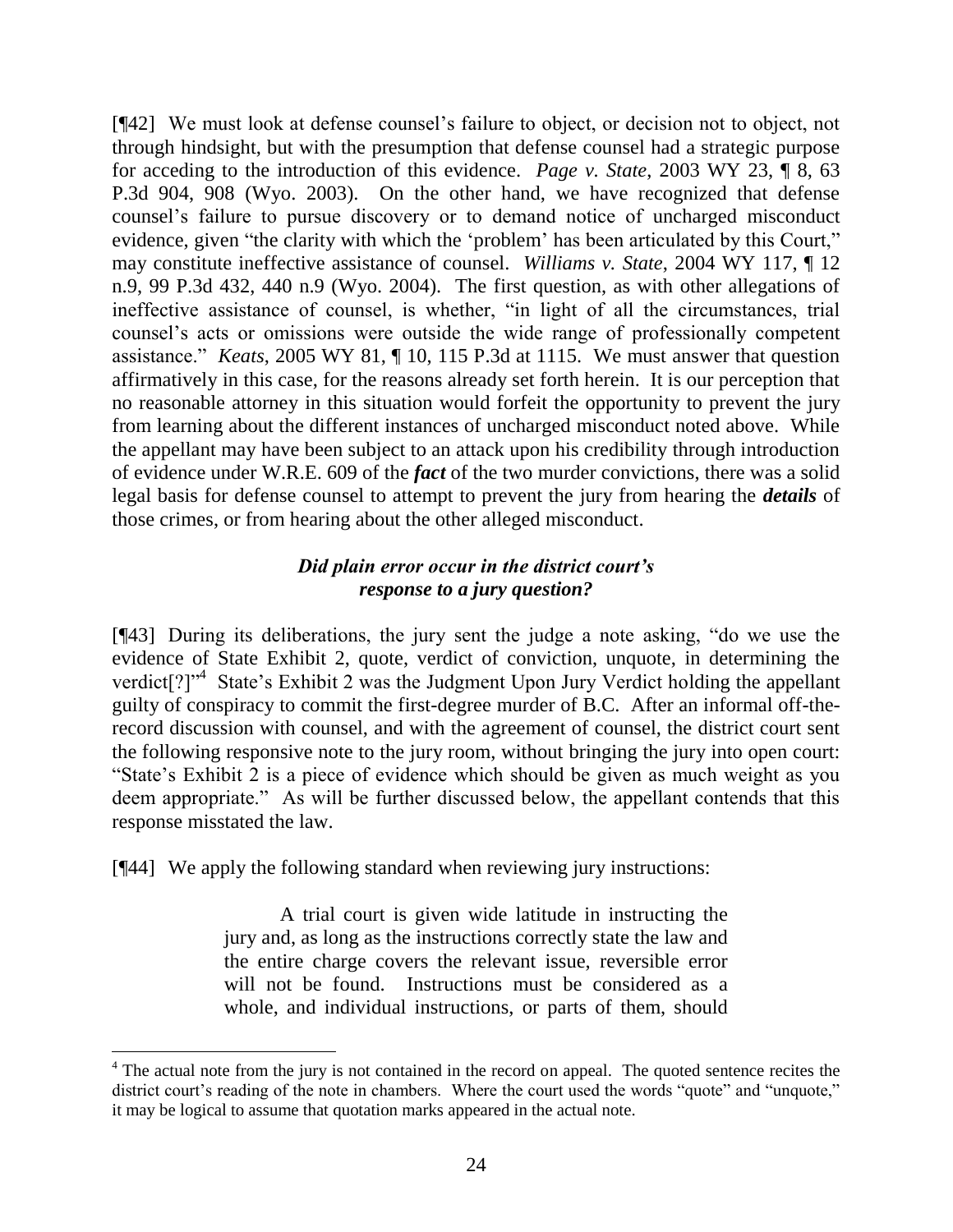not be singled out and considered in isolation. Prejudice will be determined to exist only where an appellant demonstrates that the instruction given confused or misled the jury with respect to the proper principles of law.

*Luedtke v. State*, 2005 WY 98, ¶ 28, 117 P.3d 1227, 1232 (Wyo. 2005) (citations omitted). Where there has been no trial objection, however, we review for plain error. *Leyva v. State*, 2005 WY 22, ¶ 9, 106 P.3d 873, 876 (Wyo. 2005). In particular regard to jury questions evidencing confusion or uncertainty as to applicable law, we have said that it is the trial court's duty to answer such questions. *Heywood v. State*, 2007 WY 149, ¶ 28, 170 P.3d 1227, 1235 (Wyo. 2007). *See also United States v. Duran*, 133 F.3d 1324, 1334 (10th Cir 1998) (plain error where trial court fails to clarify law in answer to jury question, and possibility exists that the conviction is based on an incorrect legal basis).

[¶45] This issue is linked by the appellant to two issues already discussed herein. The appellant contends that the district court's response to the jury note was legally incorrect because it allowed the jury to use the prior conviction evidence in violation of both W.R.E. 404 and W.R.E. 609. W.R.E. 404, as noted previously herein, limits the use of uncharged misconduct evidence to proof of specific facts such as motive, intent, and identity, which facts should be identified pre-trial by the State, and should be analyzed pre-trial by the court in balancing probative value against unfairly prejudicial effect. In turn, prior conviction evidence is governed by W.R.E. 609(a) when offered to impeach the credibility of a witness, including the defendant. Clearly, the district court's response to the jury note, indicating that the jury could give the prior conviction evidence whatever weight it deemed appropriate, was not consonant with these rules. The State takes the position that it was not error for the district court to reply to the jury note as it did because defense counsel had made neither a W.R.E. 404 nor a W.R.E. 609 objection to admission of State's Exhibit 2 when it was offered and admitted.

[¶46] This issue properly is addressed under W.R.E. 609, and not under W.R.E. 404, because the appellant testified, and impeaching his credibility was the only justifiable purpose for admission of the exhibit. 
"Once appellant became a witness, the admissibility of his prior convictions was governed by Rule 609(a), W.R.E., rather than Rule 404(b)." *Robinson v. State*, 716 P.2d 364, 368 (Wyo. 1986).<sup>5</sup> Defense counsel's failure to object or decision not to object to admission of the conviction document is understandable, given that the document was admissible under W.R.E. 609. That, however, does not explain why defense counsel did not object to the district court's response to the jury question, which response allowed the jury to consider the conviction document as evidence of the appellant's guilt in the present case, rather than limiting it to impeachment under W.R.E. 609. The response erroneously stated the law as delineated

 $5$  That is not to say that prior conviction evidence may not be analyzed under W.R.E. 404(b) when offered to prove some fact governed by that rule. 3 *Federal Evidence* §§ 6:42, 6:57.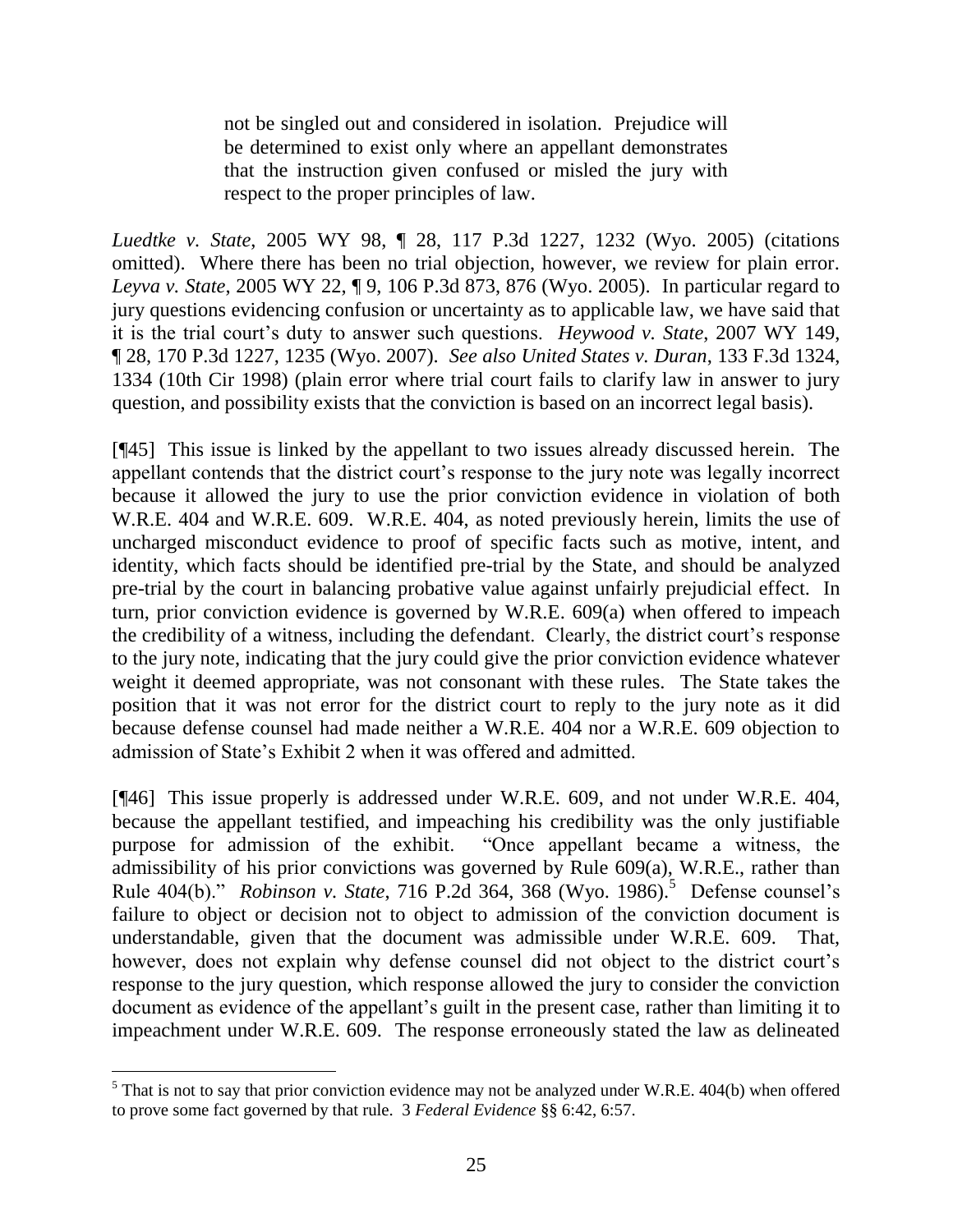in W.R.E. 609. Consequently, the response can be justified only if defense counsel's failure or decision not to object to the document's admission made it admissible beyond the limited purpose of impeaching credibility.

[¶47] We will not further pursue this issue as presented, for two reasons. First, neither the State nor the appellant has cited a single case directed toward the specific issue engendered by this situation: whether defense counsel's failure or decision not to ask for a limiting instruction at the time State's Exhibit 2 was introduced forecloses a subsequent objection to the jury's use of the exhibit as evidence of guilt in the instant case, and concomitantly, whether it was error for the district court to respond to the jury question as it did. Second, the original failure to object or decision not to object, or to ask for a limiting instruction, along with the later failure to object or decision not to object to the district court's response to the jury note, is so clearly part of the pattern of ineffective assistance of counsel shown throughout these proceedings, that there is no need for this Court on its own to conduct the necessary research on the jury note issue.<sup>6</sup>

## *Is the record on appeal incomplete?*

[¶48] This issue is moot, given our disposition of the other issues.

## **CONCLUSION**

[¶49] Plain error occurred when a State witness testified that the appellant had refused to take a polygraph examination, when the State questioned the appellant and one of appellant's witnesses as to whether other witnesses were lying, and when the State improperly used prior conviction evidence in the cross-examination of the appellant. Plain error did not occur when the State, during rebuttal closing argument, pointed out the lack of evidence supporting the appellant's theory of the case. The appellant received ineffective assistance of counsel when defense counsel failed to make numerous meritorious objections to evidence, when defense counsel invited prejudicial error by inquiring into the investigators' opinions as to the appellant's credibility and guilt, by failing to demand notice of uncharged misconduct evidence and failing to object to the introduction of such evidence, and by failing to obtain a limiting instruction that would have prevented the jury from using prior conviction evidence as substantive evidence of guilt.

[¶50] Some trial errors are not of such magnitude as to require reversal. But where trial errors, especially when viewed collectively, "would cause a miscarriage of justice or result in damage to the integrity, reputation, and fairness of the judicial process," or

<sup>6</sup> *See, however, Lyons v. McCotter*, 770 F.2d 529, 533-35 (5th Cir. 1985) (failure to ask for limiting instruction, thereby allowing the State full use of the prior conviction in closing, may be ineffective assistance of counsel, even if part of an "inane" trial strategy).